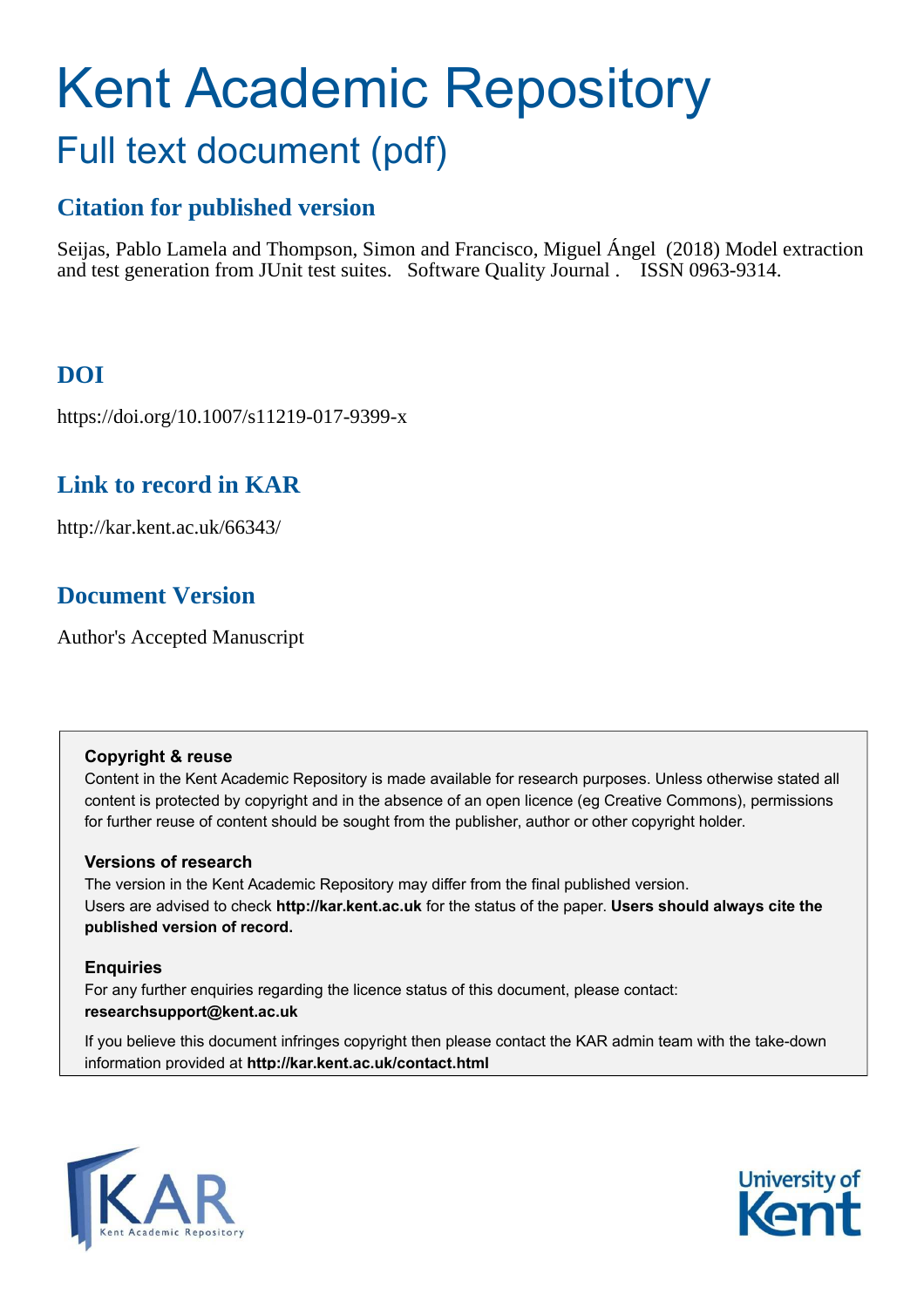## Model extraction and test generation from JUnit test suites

Pablo Lamela Seijas · Simon Thompson · Miguel Angel Francisco ´

Received: date / Accepted: date

Abstract In this paper, we describe how to infer state machine models of systems from legacy unit test suites, and how to generate new tests from those models. The novelty of our approach is to combine control dependencies and data dependencies in the same model, in contrast to most other work in this area. Combining both kinds of dependencies helps us to build more expressive models, which in turn allows us to produce smarter tests. We illustrate those techniques with real examples produced by our implementation, the James tool, designed to apply these techniques in practice to Java code and tests.

Keywords Model Inference · JUnit · Test Generation · Property Inference · Web Services · Property-based testing · James · QuickCheck

#### 1 Introduction

The effort required to improve the quality of any system – including any web service – is often seen as difficult to justify, because it is not visible in the short term. In the presence of deadlines, therefore, testing and documentation are the phases of development that are the easiest to skip. Nevertheless, quality

Pablo Lamela Seijas University of Kent United Kingdom E-mail: pl240@kent.ac.uk

Simon Thompson University of Kent United Kingdom E-mail: sjt@kent.ac.uk

Miguel Angel Francisco ´ Interoud Innovation S.L. Spain E-mail: miguel.francisco@madsgroup.org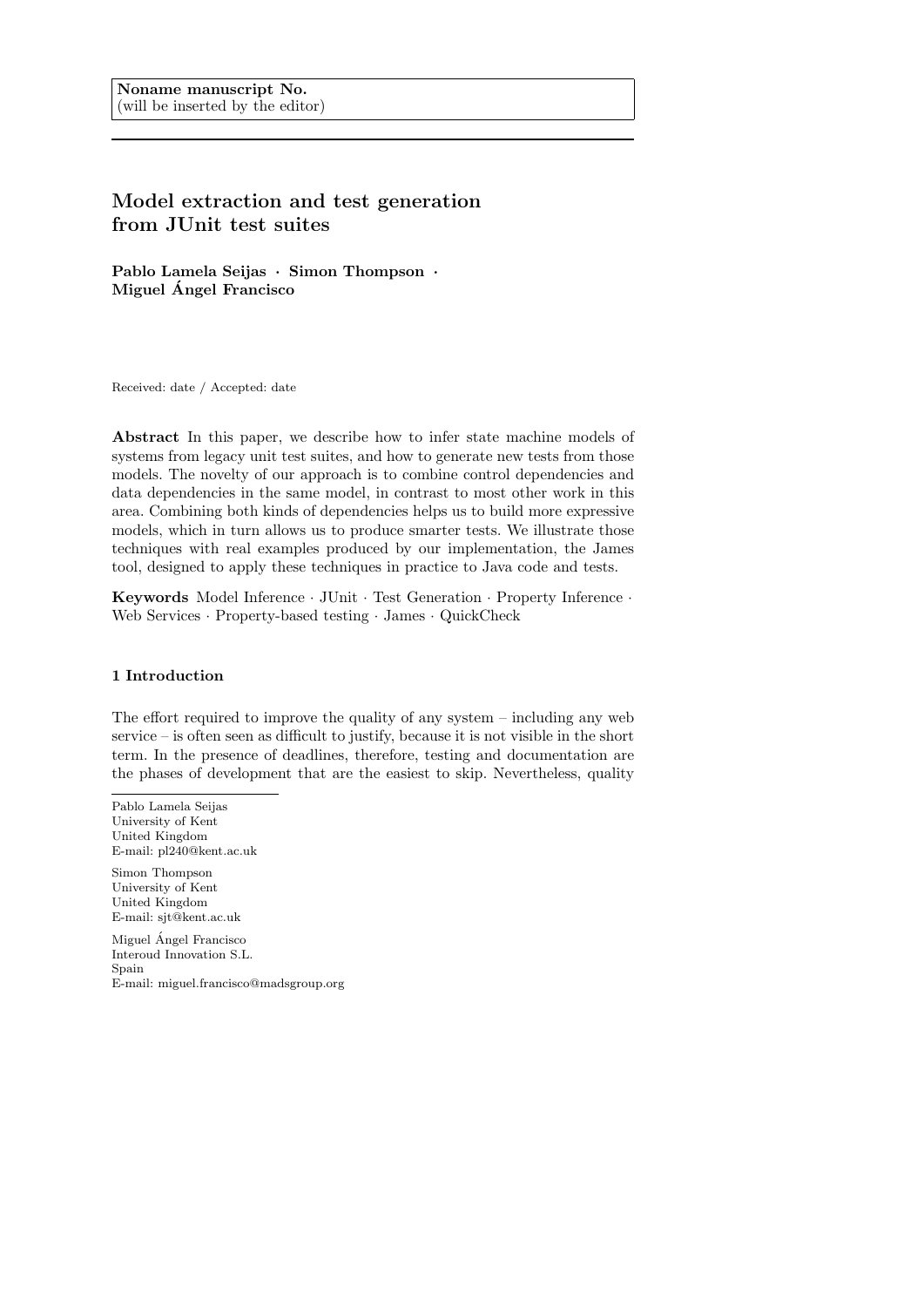assurance is what ultimately makes systems reliable, and it can significantly reduce the effort needed for maintaining a system in the long term. In cases of critical systems, a failure could also produce huge economic losses, or worse.

Testing is the most commonly used approach to validating systems, both when they are constructed and as they evolve. Testing is a costly process, and at the same time necessarily partial, exploring the system only at the points specified in the test suite.

Following Dijkstra's famous dictum<sup>1</sup>, unit tests have a limited effectiveness. They can only cover a finite and predefined set of scenarios, and they are also costly to write. Recent research has delivered new techniques for testing (e.g: property-based testing [2]) that have proved to be more powerful and effective. Unfortunately, these approaches are not very popular because they are less straightforward, and they do not take advantage of the information available in legacy systems.

Property-based testing (PBT) is a technique that uses controlled randomised input to check that the system under test (SUT) complies with a set of expected properties [2]. By using a PBT tool, new tests can be generated automatically and, because of this, more scenarios can be tested with less human effort than by using traditional unit test suites.

In this paper, we provide a mechanism to ease the transition from unit tests to PBT, by studying how to automatically take advantage of legacy unit tests. In particular, we show how existing unit tests can be leveraged to provide more testing value through inferring a model for the SUT. We make four specific contributions.

- 1. We define a new approach to inferring a state machine model for a system from an existing test suite and an implementation of the system. The state machine is inferred using a combination of data flow and control flow information: existing approaches have tended to use just one of these.
- 2. We show how to automatically derive potential new test cases for the system under test from this model. The new tests are generated from the model using the QuickCheck [2] PBT tool, which exercises the model and prints examples of sequences of calls and postconditions.
- 3. We give a mechanism by which approximate QuickCheck models for Java systems can be inferred automatically thus allowing the rapid development of PBT models from existing test suites.
- 4. We present a pilot study in which we apply our approach to generate new tests for an existing industrial system.

Our work aims to extract models that represent both successful and failing behaviours of a target Web Service. The behaviour described by the model aims to be more general than the original unit tests. This generalisation allows us to generate new tests simply by randomly traversing the model. In doing this, we follow earlier work [3] for Erlang in which finite-state machine models and properties were extracted from EUnit test suites.

 $1$  "Testing shows the presence, not the absence of bugs." [24]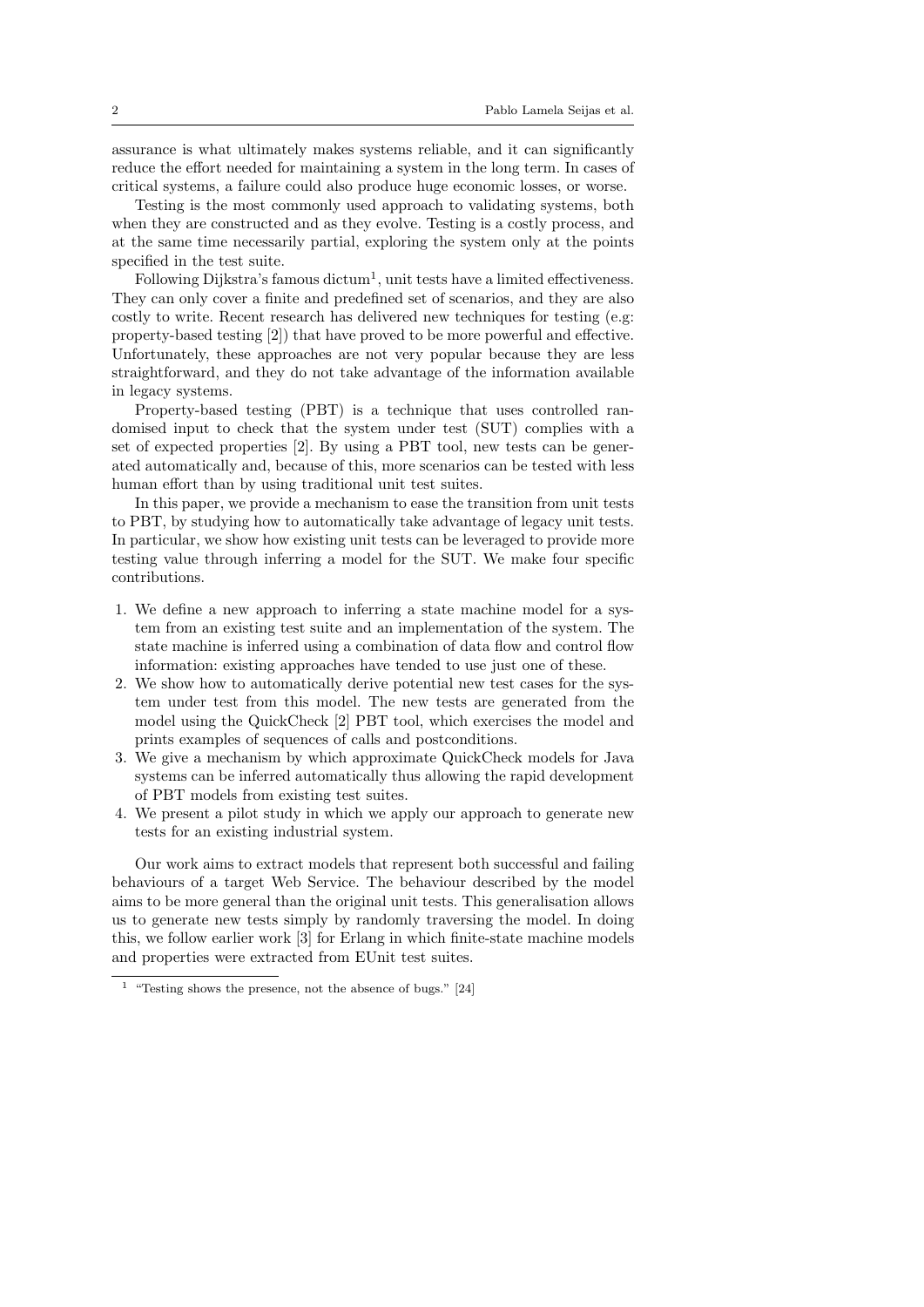However, as with any automatic generalisation, some aspects of the models generated and, as a consequence, some of the tests generated, may not correspond to the intended behaviour of the system. Tests generated may need to be manually reviewed before they are added to a test suite, and models generated may need to be manually corrected before being used in practice. Nevertheless, adapting approximate models and tests is, in general, less costly than writing them from scratch, and they may explore scenarios that humans did not consider when doing the work manually.

The techniques described here have been implemented in a tool called James. The source code of James is available<sup>2</sup>, and more technical details can also be found<sup>3</sup> . This paper is an extended version of [19]; this version includes more detailed explanations and discussions of the algorithm, more information about the pilot study, and new statistics about the tests generated by James for the system used in the pilot study.

The work described here and the implementation of James are both targeted on Web Services, since they identify the interface by looking for HTTP requests (see Section 4.3). Thus, it is a requirement that the target system is a Web Service. However, the main ideas presented here should be straightforward to apply to other types of API (e.g. of a dynamic library) as long as the SUT is tested like a black-box and has a clear interface.

The paper is structured as follows: after introducing property-based testing (Section 2) and related work (Section 3), we motivate the approach taken (Section 4). We then explain the architecture of our implementation (Section 5), the model generation and interpretation (Sections 6 and 7), the test generation (Section 8), and the pilot study (Section 9). We discuss future work and conclude in Section 10.

#### 2 Property-based testing

Property-based testing (PBT) was first developed for Haskell [11], and has been transferred to other programming languages. Quviq QuickCheck [2] (hereafter QuickCheck) supports random testing of Erlang (and C via a foreign function interface).

Properties of programs are stated in a subset of first-order logic, embedded in Erlang syntax. QuickCheck verifies these properties for collections of Erlang data values generated randomly, with user guidance in defining the generators where necessary. When a counterexample is found, QuickCheck tries to generate a simpler, more comprehensible, counterexample in a constructive manner; this process is called *shrinking*.

When testing state-based systems it makes sense to build an abstract model of the system, and to use this model to drive the testing of the real system. The abstract state machine can be implemented as a client module of the pre-defined QuickCheck behaviour *eqc fsm*. *eqc fsm* state machines consist of

 $<sup>2</sup>$  https://github.com/palas/james</sup>

<sup>3</sup> http://www.prowessproject.eu/wp-content/uploads/2012/10/Prowess\_D2-3.pdf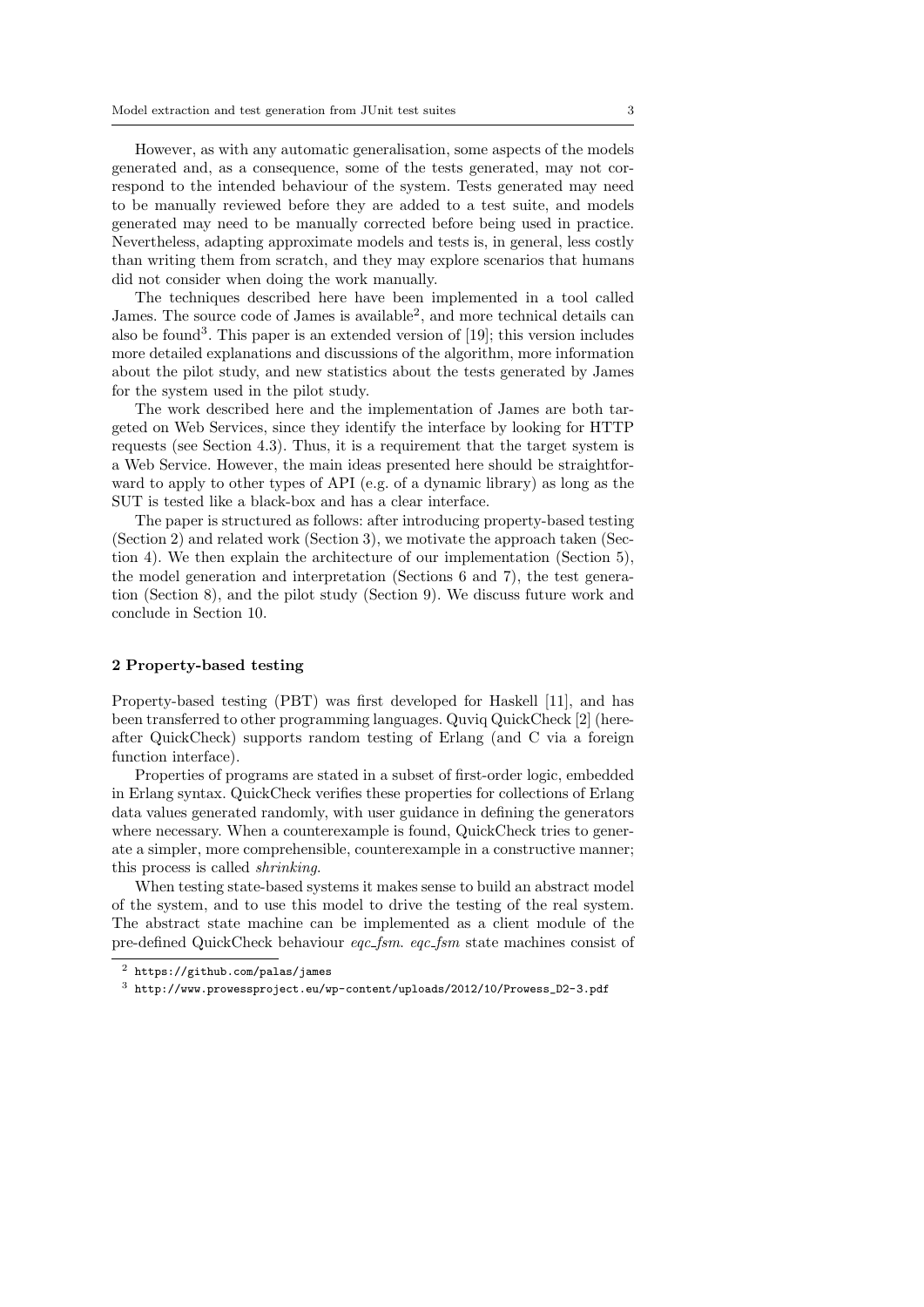a finite set of *("control") states*, together with *state data* which is modified by the transitions of the machine. These models are variants of *extended finitestate machines (EFSMs)*, and so more expressive than finite-state machines (FSMs).

#### 3 Related work

Previous approaches [25], [13], and [23], model the expected use of interfaces by focusing on the order in which commands are usually executed (control flow). One limitation of these approaches is that they do not usually infer how to create the parameters that the commands require and they do not take advantage of the dependency information provided by legacy unit tests. On the other hand, these approaches have the advantage of being suitable for black-box interfaces.

An important obstacle to finite-state machine inference is the state explosion problem: the exponential increase in the size of a finite-state model as the number of system components grows [12].

There are several approaches to addressing the state explosion problem. Some (like ours) also combine data and control, but they often rely on data representation, either for clustering [4], or by inferring invariants for parameters and then using them to disambiguate commands in finite-state machines [22, 26].

It can be argued that the use of concrete data content in models can make them easier to understand. But the use of invariants has limited effectiveness when inferring complex properties, or arbitrary semi-structured data, and, again, makes the generation of valid values for parameters challenging, since it becomes a satisfiability problem (finding parameters that satisfy invariants is non-trivial).

Our approach abstracts away from particular values of the data parametrized, relying instead on how the data is generated and used by actions within the system: parameters are treated as black boxes. Thus, it can be applied to parameters that cannot be serialised, or that have a representation that is too lengthy. The approach presented in this paper also provides a mechanism for generating input data explicitly, which makes it more convenient and efficient for test generation purposes.

The work implemented on the Strawberry tool [5] is probably the most similar approach to the one presented in this paper; it also models control and data flow information for extracting specifications of web services, and uses testing to verify conformance. However, in Strawberry, control dependencies are inferred from data dependencies, whereas our approach extracts data and control information simultaneously. Our approach can do this because it takes examples of execution as input, whereas Strawberry takes a WSDL and examples of input data.

There has also been some work on inference of richer models like Visibly Pushdown Automata [16], extended finite-state machines [29,9], and context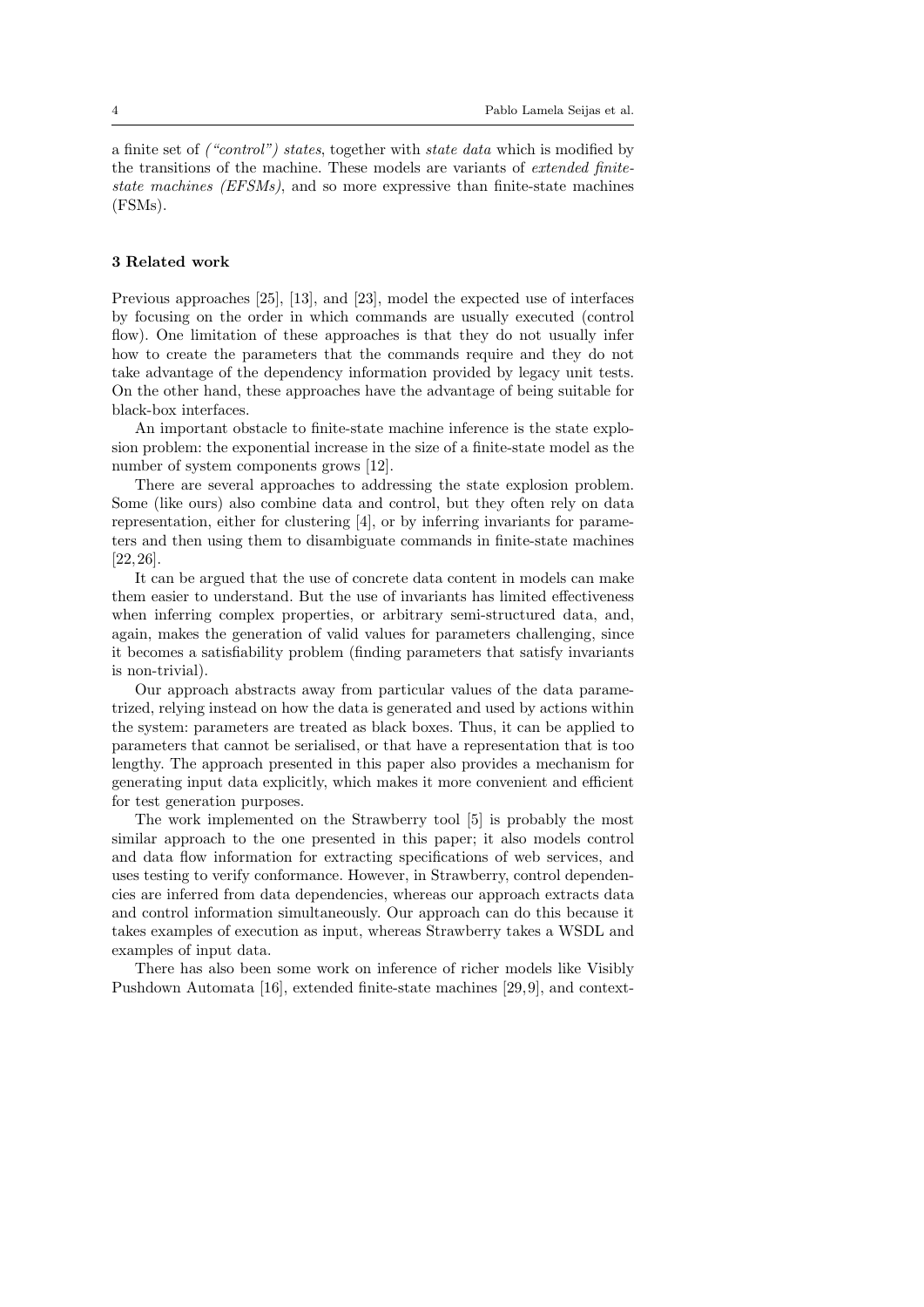free grammars [30, 17]; the most ambitious approaches often rely to certain extent on general techniques like machine learning, evolutionary programming, and SMT-solvers.

In [7], the authors present an interactive system for inferring programs from examples of their execution, but it depends on the details of the actual algorithm to infer (users must specify the conditions considered when branching, the organisation of the algorithm in functions, and recursive calls).

Another approach to reducing state-explosion and the amount of information to process when reverse engineering is slicing. Our approach uses dynamic program slicing since it discards traces that do not belong or do not satisfy dependencies required by the JUnit tests used as input. Slicing has been used in the past for model extraction [12, 15]. The survey in [27] overviews different existing approaches to program slicing, and [1] surveys the application of slicing to state-based models.

In addition, the merging algorithm applied in this work is strongly influenced by previous regular inference algorithms, in particular K-tails [6] and QSM [14], and by the reverse engineering tool Statechum [8].

We have also used QSM as the core algorithm for our previous work in test generation [3], but the work presented in this paper differs from it in that we are now combining data dependencies on the model. This addition allows it to convey aspects of the system under test that go beyond the ones learnable by the pure regular inference.

Regarding finite-state machine inference (in addition to K-tails and QSM), there has been considerable effort in finding increasingly efficient and accurate state-merging algorithms, which motivates competitions like Abbadingo [20] and Stamina [28].

#### 4 Extraction of dependencies

We now give a rationale for the approach we have taken for extracting dependency information from the existing artefacts.

#### 4.1 Taking advantage of data reuse

Existing JUnit tests provide concrete examples of how data can be reused, and how it can be generated. By modifying or generalising these procedures, it is likely that we will find new valid input examples that have not been generated before. Moreover, even if generated inputs are invalid, they may be appropriate for negative test cases. Because invalid input generated this way will be structurally similar to the valid input, it is foreseeable that it will help us detect 'corner case' errors. We consider valid inputs to be the ones that satisfy the preconditions (implicit or explicit) required by the SUT. Ideally, invalid inputs will simply cause an exception in the SUT, often an error message will be returned, but the system will remain unaffected (its internal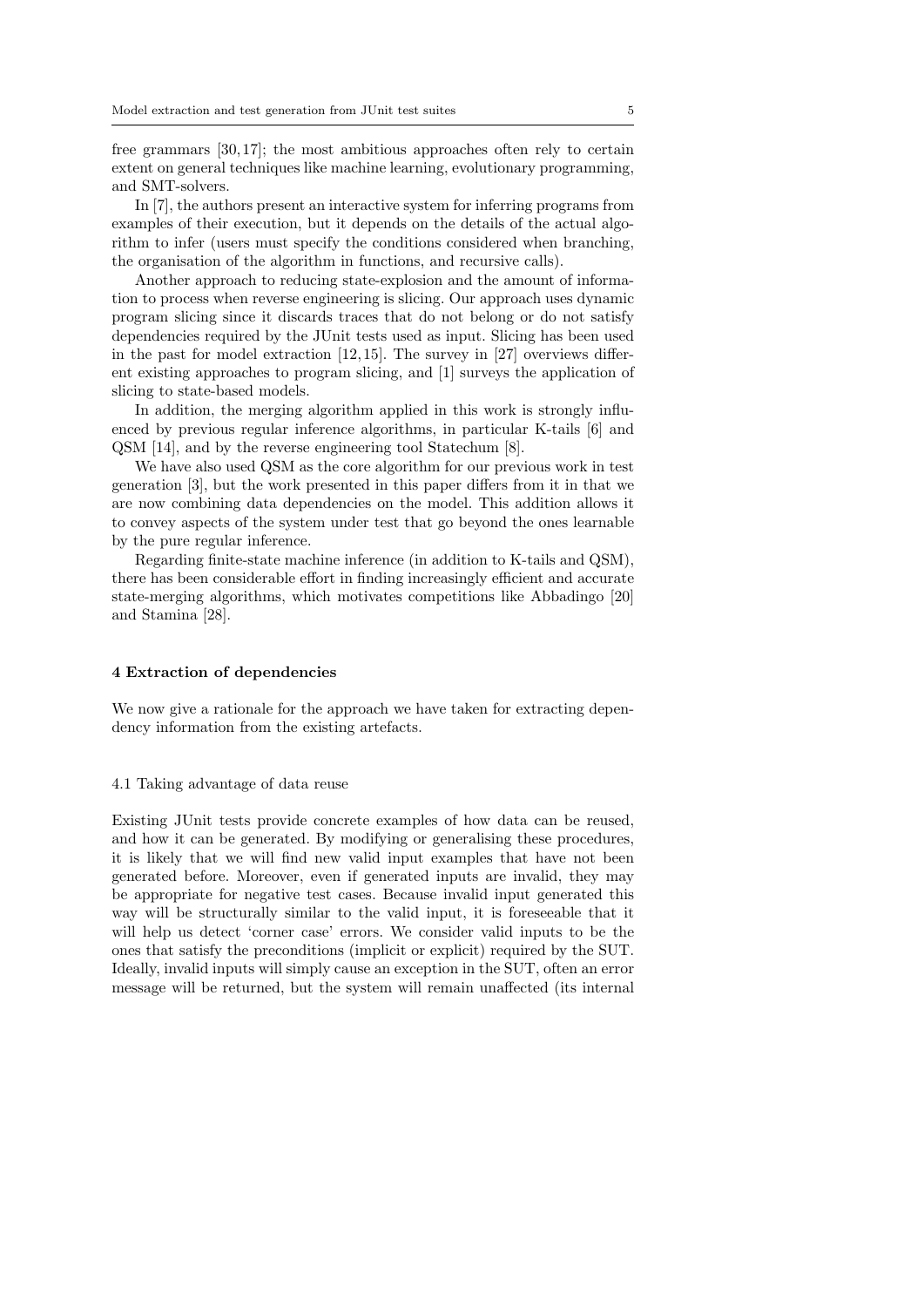state will mostly remain unchanged). But some invalid inputs may cause the system to halt or to behave in unexpected ways, and this kind of behaviour is the one we want to avoid, since it can often be translated into a DoS (denial of service) vulnerability that a malicious user could exploit and, in turn, prevent other users from using the system normally.

An example of how almost valid input can be useful would be if, when serialising a request, the unit tests explicitly add quotes surrounding a value, then the generalisation of the request may add quotes in places were they should not occur. This kind of test case would help us detect problems like SQL injection, which, in time, can enforce security.

#### 4.2 Approaches to instrumentation

Most research that presents techniques to extract information from existing software falls into one or both of two categories, namely *static* and *dynamic*. In this section, we assess the advantages and disadvantages of these approaches for our work, and explain our preferred approach.

Static approaches An approach is considered to be *static* if it analyses the software without executing it. Static approaches do not require the code to be run and usually work directly on source code but may analyse bytecode or even machine code.

In the particular case of source code analysis, a static approach can potentially analyse the artefacts used by the developers, which may indicate high level intentions.

Unfortunately, the number of mature libraries that are available for Java source manipulation and support the whole language is small, the most popular ones focus on bytecode, which already omits some of the abstraction.

Dynamic approaches Dynamic approaches analyse the way in which a working piece of software executes by instrumenting it prior to its execution. This has the advantage of acquiring real values that are known to work, and to produce complete traces of actual valid executions. In the case of unit tests, which are usually deterministic, a single execution will reveal all the scenarios that are being tested.

One disadvantage of this approach is that it requires a working implementation, which limits its applicability to test-driven development.

Java Virtual Machine Tool Interface For this work, we have chosen a mainly dynamic approach through using the JVM Tool Interface (or JVMTI<sup>4</sup>). JVMTI is a standard interface that allows external tools to analyse and control the state of applications that run in a JVM (Java Virtual Machine).

This is done through the creation of a dynamic library or *JVMTI agent* that can be passed as a parameter to the JVM, or by setting the environment variable JAVA OPTIONS

 $^4$ http://docs.oracle.com/javase/7/docs/platform/jvmti/jvmti.html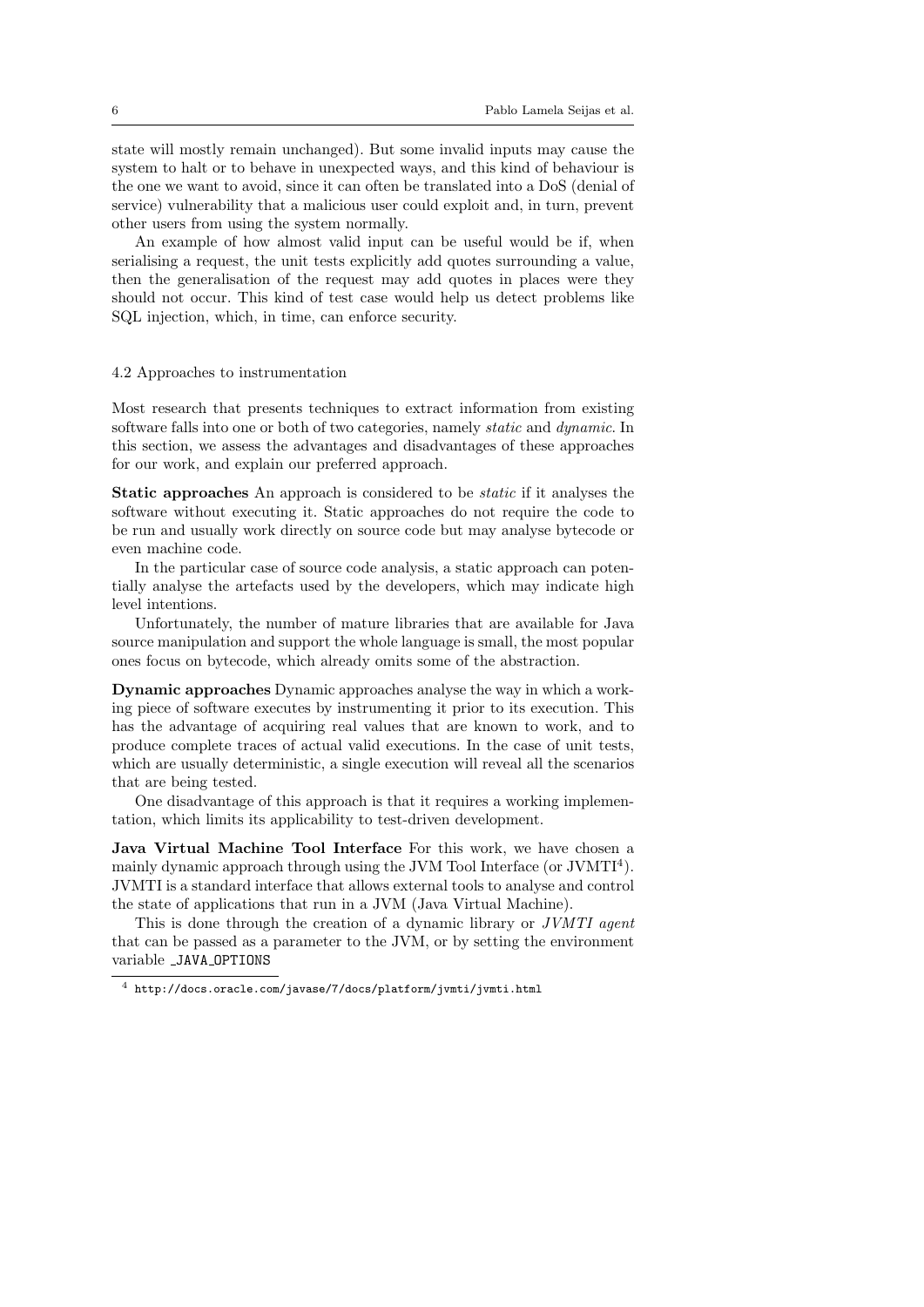JVMTI agents can request to be notified whenever a set of events occur during the execution of a Java program, such as when a method is entered or exited, or when the garbage collector is called. The Java Native Interface (JNI) can be used to call arbitrary Java methods from within the JVMTI callbacks, which allows the use of reflection, and could also be used to alter the behaviour of the target program.

The agent acts as a debugger, and should not modify the results of the tests and work seamlessly regardless of the framework, configuration, or JVM used for executing them (assuming that there are no bugs in the implementation of James and the JVM, and that the tests do not rely on timing or other unusual kinds of context information).

4.3 Data and control dependencies

James extracts and combines into a single model both data and control dependency flow information.

Extraction of data dependencies Data dependencies represent the flow of information in the tests. In our experiments we register data dependencies by tracking all the objects in the system, and registering the methods or functions that take them as parameters or produce them as a result. This way we obtain information about the way in which requests are constructed.

Most of the time, requests are composed out of small pieces of information, like numeric values or dates, which are composed into bigger structures and then serialised, or appended inside of a string template.

In the same way, responses to requests may be unmarshalled, and the small pieces that compose them are usually checked for correctness through the xUnit assert functions.

Extraction of control dependencies In addition to data flow, we track and model the control flow of methods that produce HTTP requests. Nodes that represent these methods are linked in execution order, and the links are preserved during the merging process.

James records the order in which these particular methods are executed because they are the ones that may cause the state of the server to change. We explain how these methods are identified in Section 5.3 below.

#### 5 Architecture of the implementation

In Figure 1, we show the architecture of the tool that we have designed and implemented.

James instruments the JUnit test by attaching to the JVM during their execution. The JVM is observed through a JVMTI agent written in C++ that listens to every method entry and method exit event, and reports it to an Erlang server through a socket. In practice, method entries correspond to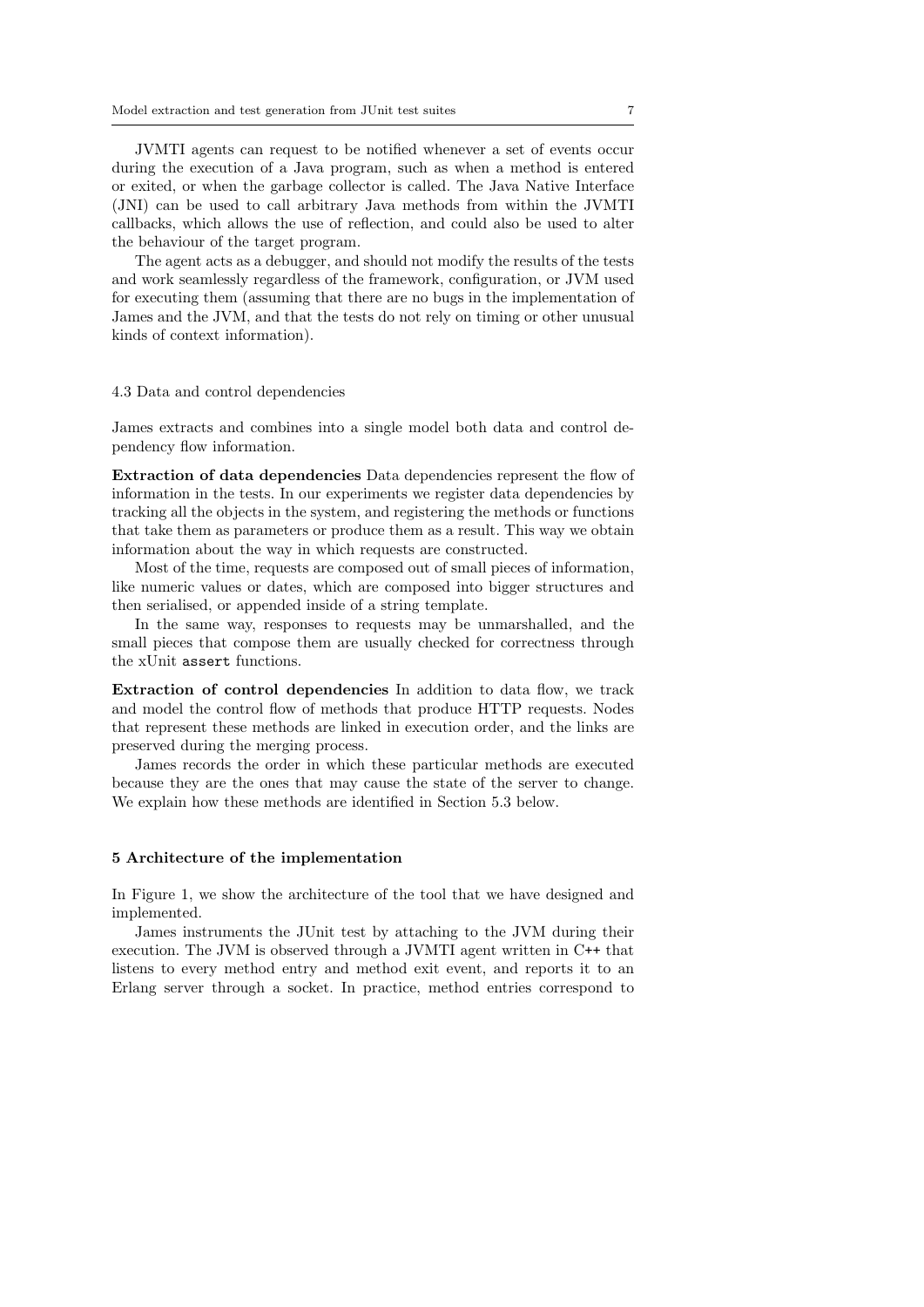

Fig. 1 The architecture of James

method calls, and method exits allow us to track the result of the method executions.

This process produces a long list of method calls, most of which do not belong to the tests themselves, but to frameworks (such as the Apache Ant library) or to the JVM itself.

The Erlang server filters most of the calls that do not belong to the tests. We do this by checking for annotations using Java's reflection API, which is accessed from the JVMTI through the Java Native Interface (JNI).

However, using reflection for each call traced introduces an overhead that makes the whole test suite run unreasonably slowly. To alleviate this problem, James stores, in a cache at the JVMTI agent level, all the classes that are found not to be annotated as JUnit tests, and this way we only use reflection for non-JUnit classes once per class. After this optimisation the instrumentation still impacts the execution time, but to a much lesser extent.

This procedure is also used to distinguish the *set-up* and *clean-up* procedures and the actual test *body*, since they have different annotations (i.e: @Before, @After, @Test).

Calls that produce objects that are used within the tests, even when these are not part of the tests themselves, must be tracked too, otherwise James will not know how to create those objects when the new tests are generated.

Once filtered, the Erlang server creates a model (see Section 6) that can be serialised as either a dot graph that can be rendered with the GraphViz tool, or as a QuickCheck finite-state machine model that can be executed with QuickCheck to generate new JUnit tests (see Section 8).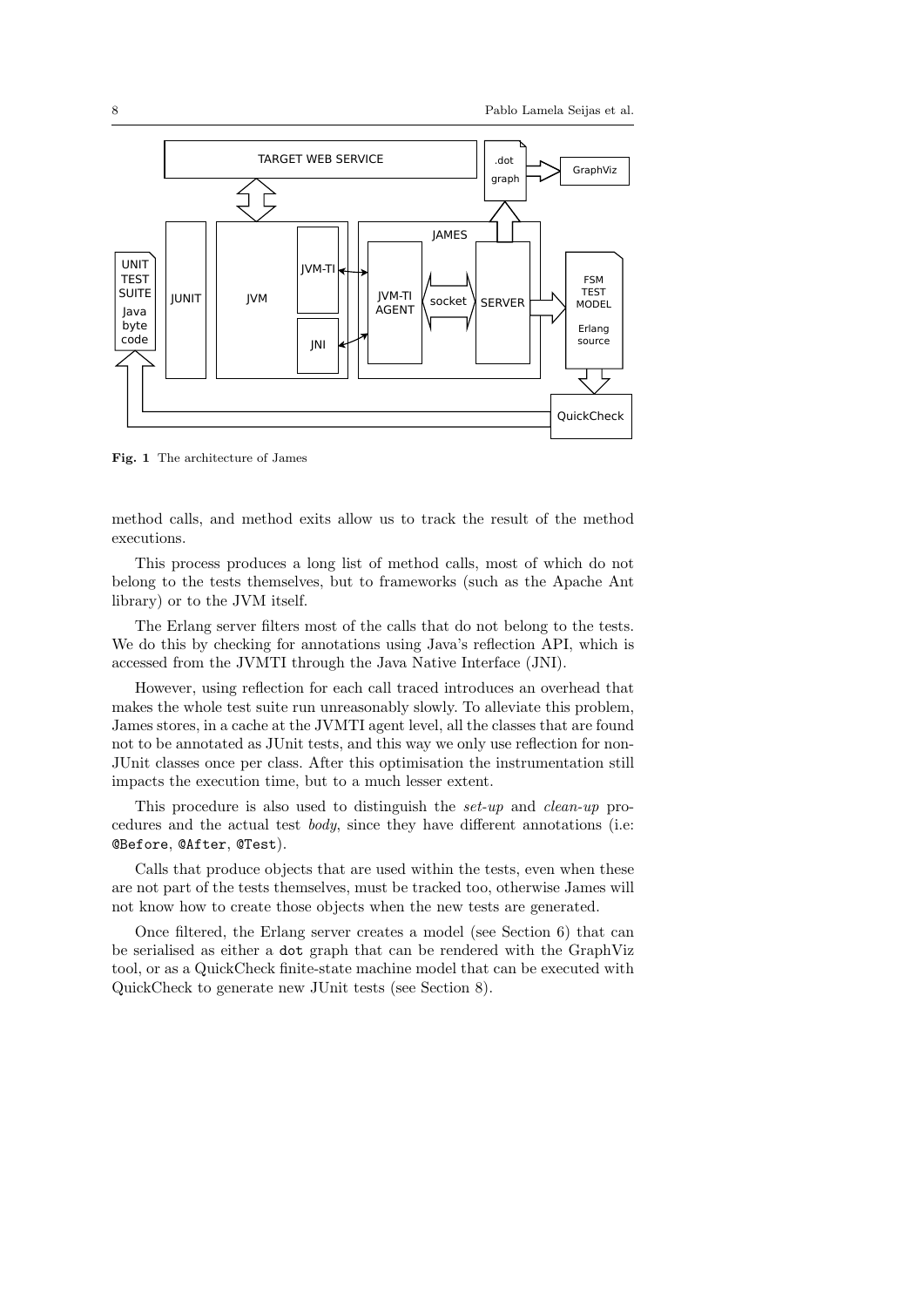#### 5.1 Technical limitations

There are some limitations to our approach. James can track objects, but not every variable in Java is an object. Some variables have primitive types (e.g: int, char, boolean) which cannot be tracked by JVMTI directly. Some operators like + or && are also treated differently from methods.

Our current implementation tracks primitives by identifying repeated values; but this produces inaccuracies when dealing with frequently used primitives like false and 0.

Both these issues could be circumvented by using dynamic bytecode modification to replace the primitives and operators with objects and functions respectively, or by using static analysis to detect the data flow of primitive values. But because James was built as a prototype we bypassed the problem by replacing primitives manually.

In addition, some artefacts used in Java code are translated into compilergenerated methods, and some methods are implemented natively. The JVMTI does not always provide information like local variables for these methods.

Even for normal methods, the amount of information that can be retrieved by JVMTI depends on whether the code was compiled with debug information. In our aim to get a more usable system, we chose to use ways of extracting information that rely on JVMTI methods that also work on Java code that was not compiled with debug information.

#### 5.2 Conceptual limitations

One conceptual limitation is that, in our approach, control dependencies are only tracked for methods that issue HTTP requests (see Section 4.3). This means that the model will not consider the consequences of side-effects that are produced by the rest of methods. In the future, this approach could be extended to cover other methods too.

A generic problem with dynamic approaches – already reported in previous research [21] – is the large number of traces produced by the instrumentation of Java programs, which causes the analysis of relatively small test suites to require a substantial amount of memory and slows down the process considerably. This problem is mitigated by a careful early filtering of the traces collected, as described earlier.

A limitation of the application of model inference to test generation is that the inference algorithm cannot guess what the original intention of the developers was and generate correct tests accordingly. The reason is that the model is a simplified description of the actual behaviour of the system, the implementation of the system is typically more intricate and, presumably, closer to the intention of the developers than the model.

As a consequence, postconditions in the tests will often fail due to false positives. But tests generated often explore behaviours that were not considered before, and they provide executable examples of command sequences and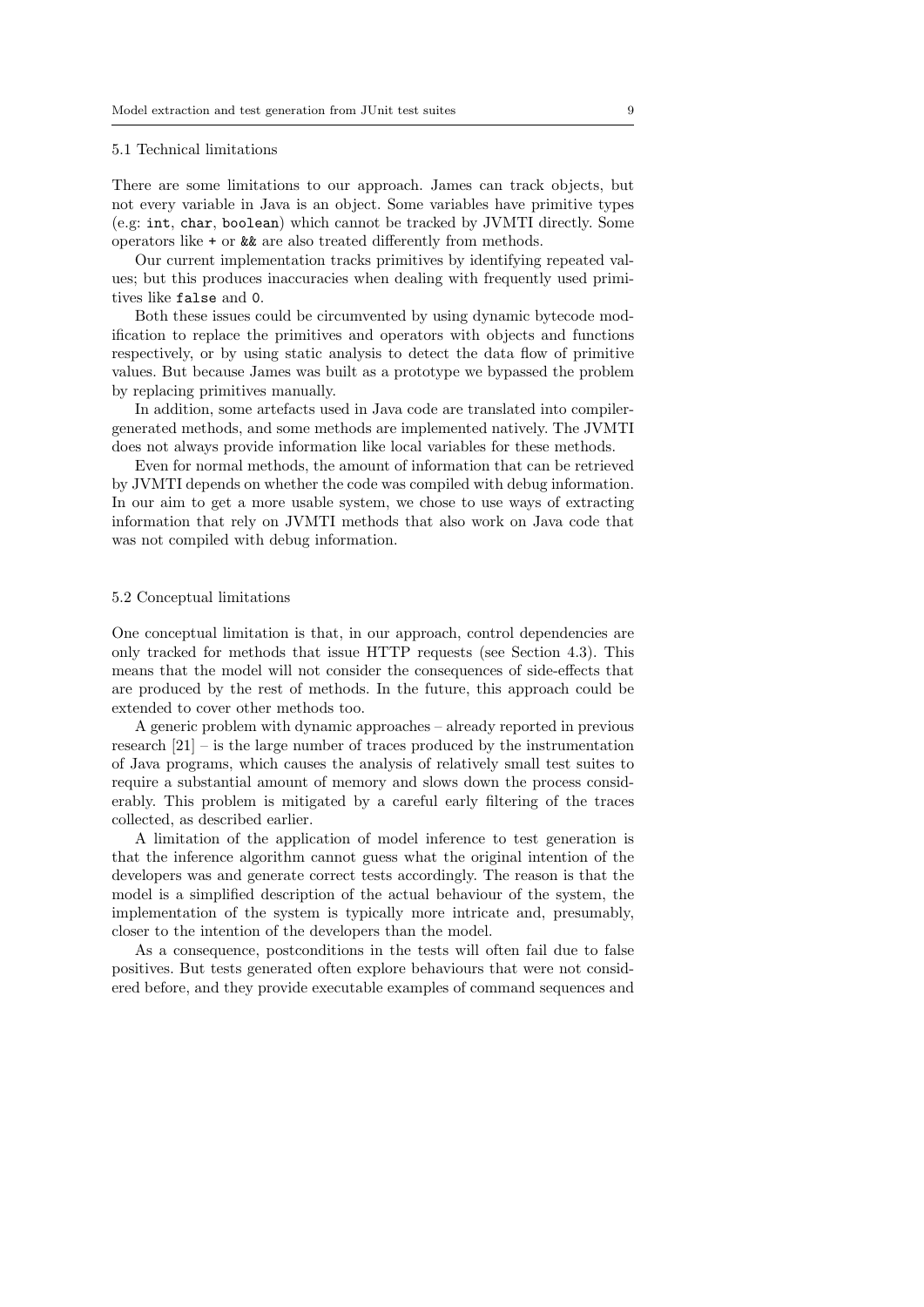postconditions that could be incorporated to the original test suite after some manual refinement.

Classifying tests into passing and failing can be done just by running them. In fact, James can be connected to the SUT for automatically commenting out the lines of the tests generated that produce exceptions (while they are being generated) so that all tests generated are guaranteed to pass. At the time of writing, this can be done by manually connecting the generated tests to the Erlang version of the Java Erlang Bridge (JEB [18]) and the Java version of the interface JEB to the test suite in the SUT.

Of course, forcing James to generate tests that pass will prevent it from finding any bugs by itself, but it could still be useful as a means of increasing the number of scenarios exercised by a test suite. For example, this would help us increase our confidence in that a refactoring does not alter the behaviour of the system. We can automatically generate tests that pass before the refactoring and then check that they still pass in the refactored version.

#### 5.3 Control tracking workaround

The task of identifying methods that issue HTTP requests could be carried out by ensuring that all traffic goes through a proxy, and connecting the proxy to the JVMTI agent. Nevertheless, this approach would require a context change between the JVMTI agent and the proxy for each method call, and this would introduce a delay that would slow down the whole process and increase its complexity.

Instead, we track the Java methods that produce HTTP requests. In our case the methods used were openConnection and setRequestMethod from the class HttpURLConnection. Other programs could use different methods but James could be adjusted easily to detect those instead.

#### 6 Model generation

Once we have retrieved the dependency information we may use it to generate a model. When displayed as diagrams, models can highlight issues in our test suite, and could ultimately be used as documentation. In Section 7 we study an example of one of these diagrams in detail.

#### 6.1 Common dependency graph

Initially, James generates a graph where every call to a method executed directly from the tests is represented as a square-boxed node.

Because we are mainly interested in the level of abstraction expressed by the tests, we only incorporate in the model the calls that are executed directly from the tests. But we still include calls necessary to satisfy the data dependencies of other calls already included.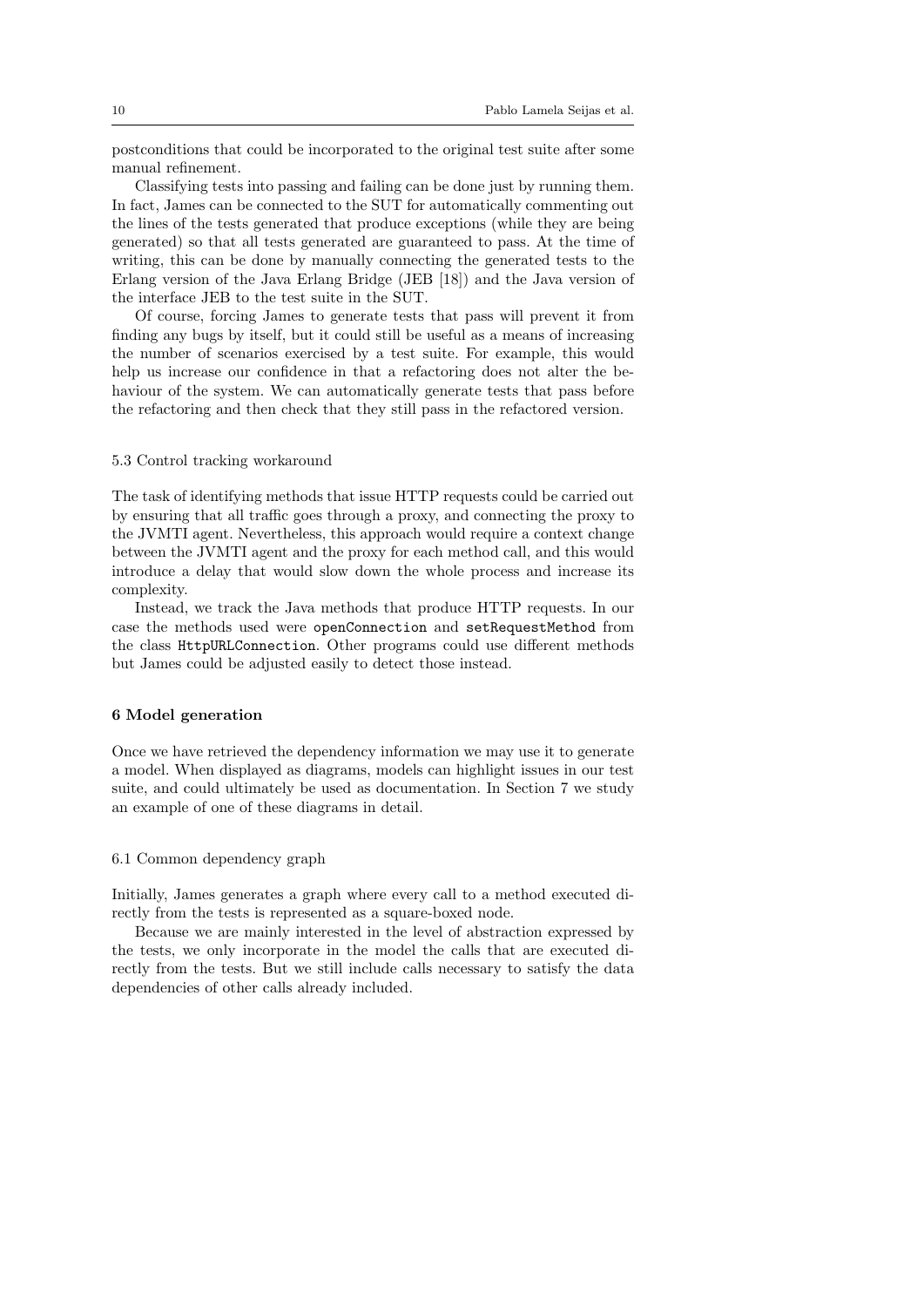

Fig. 2 Small example of control and data dependencies combined

For data dependencies, gray arrows (in this paper also marked with a "D" in a circle) connect the methods that produce a result with those that take that result as a parameter, or those that use the result as a base object, i.e: those methods that are called "on the object returned". The latter are represented with dashed arrows.

For control dependencies, brown arrows (in this paper also marked with a "C" in a circle) connect methods that issued HTTP requests, in order of execution.

In Figure 2, we can see a small example extracted from a bigger model where both control and data dependencies are present.

#### 6.2 Merging process

A graph generated by following only the steps described so far would generally be too dense to understand, i.e: it would have too many nodes and arrows. The merging process tries to generalise and simplify the graph while keeping the important information by joining paths with the same topology, similarly to the K-Tails algorithm [6].

James searches every subtree in the graph, alternately following the arrows directly, and in reverse. Then it merges subtrees that contain pairs of methods with the same name and signature, and that are connected with the same topology of dependencies both in data and in control.

Longest subtrees are merged first, down to a minimum length K. All tails of the graph (leaf and root nodes) are allowed a lower K; because if a pair of longest matching subtrees is delimited by the end of the graph (has leaf or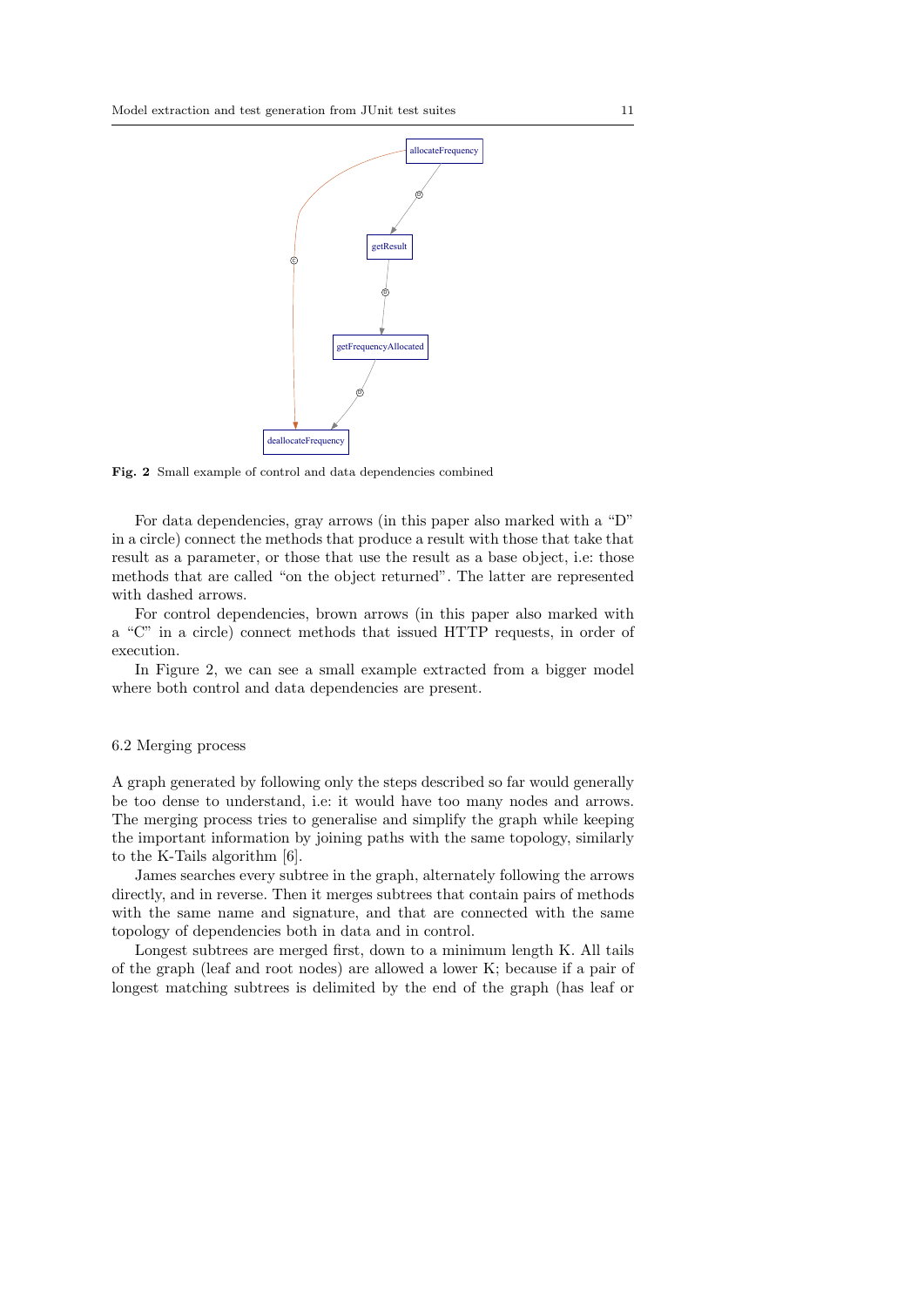root nodes) it may be that the lack of commonalities between both matching subtrees is due to their small sizes, not to their differences.

The usage of a constant K is inspired by the K-Tails algorithm [6]. If we imagine all the possible executions of a system as a tree, in which each possible input is a different branch, and where each node represents a different state of the system, we can consider two states to be equivalent (i.e: the same state) in the tree if their subtrees are isomorphic, in other words, if the possible executions of the system starting in both states are the same. In practice, it is not feasible to explore all possible executions of a system every time we want to decide whether we want to merge two nodes; it is also impossible if the number of possible executions is infinite. The constant K is a parameter of the algorithm that decides how far in the search space we will check before concluding that two states are equivalent. If we set K to zero, every node will be merged; the bigger K is, the more conservative the merging process is.

Our merging algorithm uses the idea of K to decide which nodes to merge too; but there are three main differences with the original K-Tails algorithm. First, we do not start with a tree but with a graph, we have more than one "root node"; in our early experiments, we found that comparing only the descendants of each node did not produce good results, thus, our algorithm checks the equality of descendants and ascendants alternately. Second, we do not have only control flow, but also data flow, and we use the same K to limit the exploration of both. Lastly, our nodes have labels, they do not represent states but "method calls", thus, even for a K of 0, two nodes will never be merged if they have labels (e.g: they call a method with a different signature). The default values for K in James (at the time of writing) are: 4 for the bigger K, and 1 for the lower K.

In Figures 3, 4, 5, and 6, we present an approximate pseudocode description of the merging algorithm.

The merging algorithm function in Figure 3 shows how we first search for pairs of subtrees longer than upper K, and if we fail we search for subtrees longer than lower K but with the requirement that both subtrees in the pair must be maximal (represented by the boolean taken as last parameter by find best pair and find best pair rec). The actual merging of isomorphic subtrees (carried out in the pseudo-code by the function merge pair) is basically done by taking each pair of one node in one side of the isomorphism and its image, moving all the incoming and outgoing arrows from one of the nodes to the other and deleting the orphan node. Nevertheless, oneOf nodes may have to be created to group the data or control flow arrows corresponding to the different parameters, as described in the legend for oneOf nodes in Table 1 (on page 35).

In Figure 5, we present a possible way of storing the abstract data type tree. The data type tree represents a subtree in the model graph that we explore by using breath first search; because the graph may have loops, we will not explore those nodes that are already in a higher (closer to the root) level of the subtree. Each subtree also has a direction (either "upwards" or "downwards", which specifies whether they will follow the arrows directly or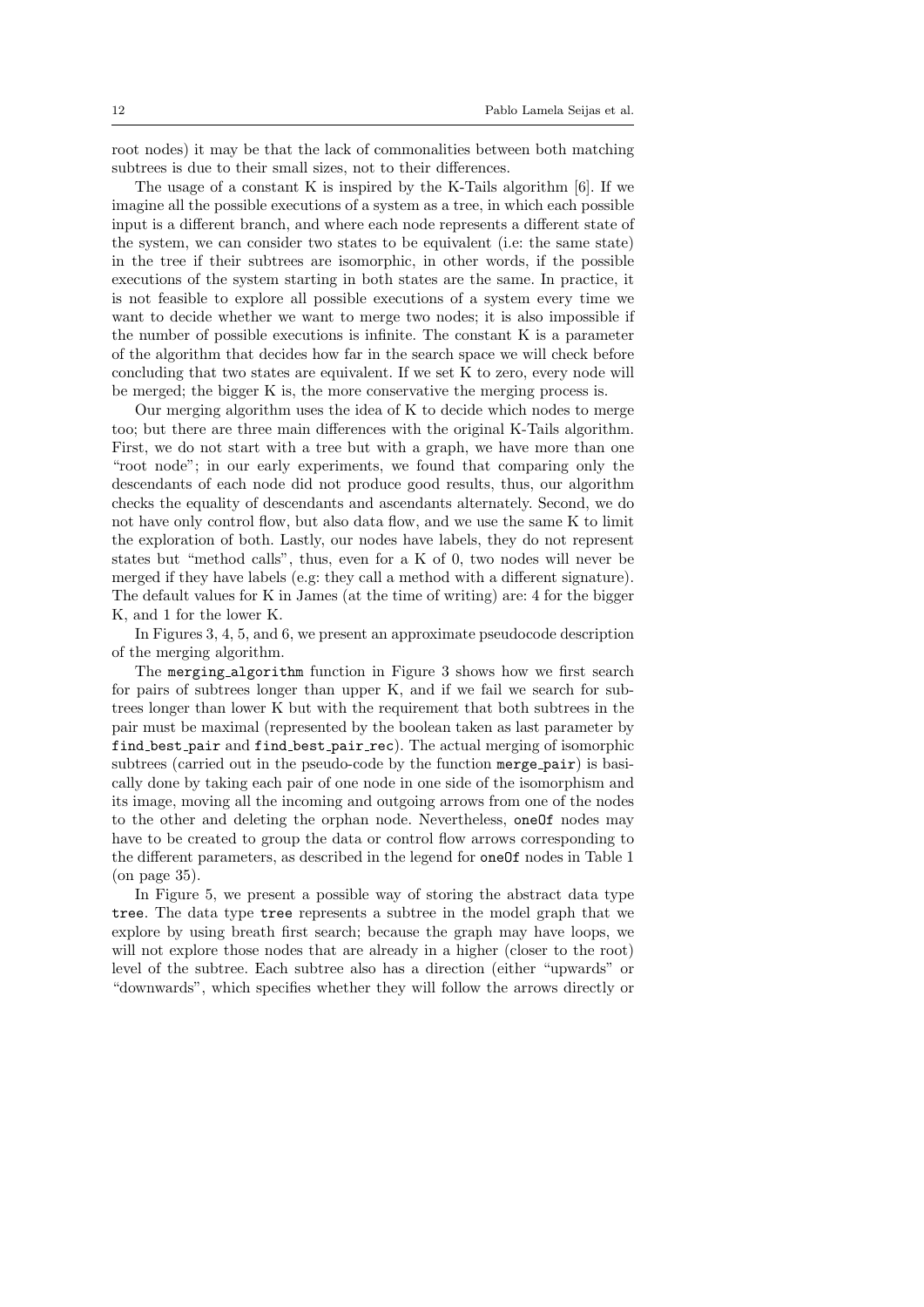```
void merging_algorithm ( Int bigK , Int smallK , Graph model ) {
  while (true) {
    Maybe < Pair < Tree , Tree > > best pair : =
            find_best_pair ( bigK , model , false )
    if (best\_pair == Notbing) {
       best_pair := find_best_pair ( smallK , model , true )
       if ( best_pair == Nothing ) {
         return
      } else {
         model . merge_pair ( best_pair . getContents ())
      }
    } else {
      model . merge_pair ( best_pair . getContents ())
    }
  }
}
```
Fig. 3 Merging algorithm base function pseudo-code

inversely when expanded). Expanding a subtree will take all the leaf nodes (the ones in the last level) and follow the arrows that are incoming or outgoing (depending on the direction), the nodes at the other end of the arrows will become the new last level of the subtree (except those that are in the subtree already).

The find best pair function in Figure 4 implements the initialisation phase of the algorithm for finding candidate trees to merge. First, it creates two singleton subtrees for every node (one with direction "upwards" and one with direction "downwards"). Then we search for the longest pair of equivalent subtrees and (if they are at least min tree depth deep) we return them for the merging algorithm function to merge them.

The find best pair rec function in Figure 6 implements the algorithm that finds the best candidates to merge. It iteratively expands the subtrees and filters the unique ones, until there are no more subtrees. When this happens we recover the last batch of surviving subtrees and choose one of the deepest. When in strict mode we also need to ensure that the remaining subtrees are maximal.

In addition to that, methods that issue HTTP requests are classified into "normal" and "erroneous" (coloured in pink and, in this paper, also marked with an "N" in a circle, see Figure 7) according to whether they have dependent nodes that represent method calls whose name contains the keywords error or fail.

To make the diagram clearer we also group methods that issue the same kind of HTTP request (i.e: a request to the same URL and with the same HTTP method) into the same subgraph (which is marked with a black rectangle that has the URL and HTTP method in the title, see Figure 7).

Nodes that hang from these nodes, and are not a dependency for other nodes that produce a different HTTP request, are also included in the same subgraph. We add these nodes to the subgraphs too because, in our experience,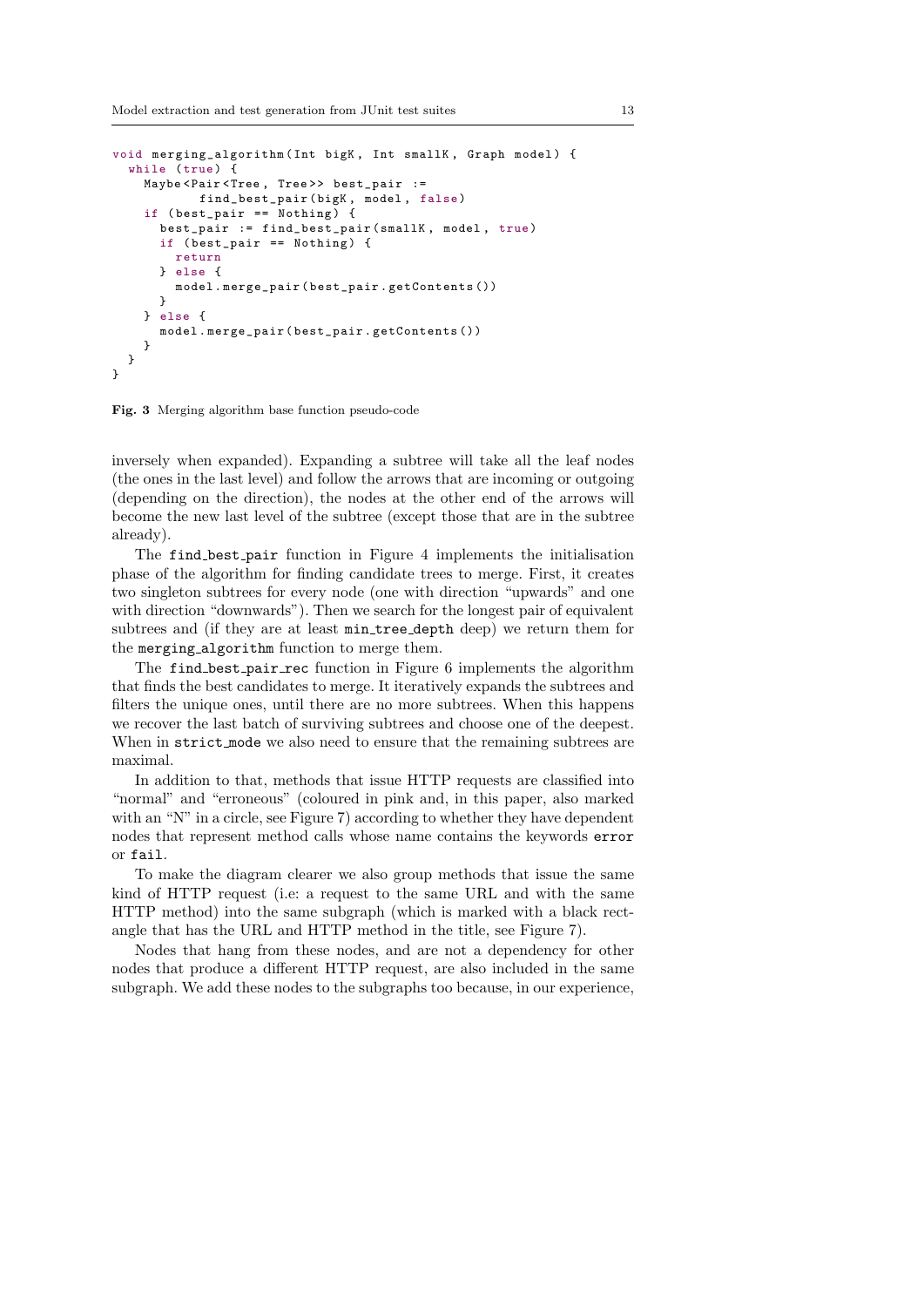```
Maybe <Pair<Tree, Tree>> find_best_pair(Int min_tree_depth,
                                           Graph model ,
                                           Boolean strict mode) {
  List <Node> node_list := model.get_nodes()
  List < Tree > tree_list := [];
  for each node in node_list {
    tree_list . add ( create_tree_starting_in ( node , " upwards "))
    tree_list . add ( create_tree_starting_in ( node , " downwards "))
  }
  Maybe < Pair < Tree, Tree > > best_pair :=
         find_best_pair_rec ( tree_list , model , strict_mode )
  if (best\_pair == Notbing) {
    return best_pair
  } else if ( best_pair . getContents (). first (). tree_depth
                                                 >= min_tree_depth ) {
    return best_pair
  } else {
    return Nothing
  }
}
```
Fig. 4 Equivalent subtree initialisation pseudo-code

```
struct Tree {
    Node [][] nodes_in_each_level , // except loops
    Node nodes_reached, \frac{1}{2} // union of nodes_in_each_level
    Int tree_depth, \frac{1}{2} // number of levels of the tree<br>Direction direction \frac{1}{2} // one of "upwards" or "downwar
                                           // one of "upwards" or "downwards"
}
```
Fig. 5 Example subtree data type pseudo-code

they tend to be related to the HTTP request (they are the ones that unmarshall the result or check that the results are correct).

"Normal" nodes are never merged with "erroneous" nodes, and data arrows are never merged with control arrows or with arrows that provide dependencies for a different parameter.

When two executions of a method get merged, we may get new alternative paths for satisfying data dependencies of methods. Alternatives for the same parameter are grouped together with a diamond node one Of (see Figure 8).

Since we merge only subtrees of a minimum depth, it is likely that all the sequences merged have the same or a similar semantics. This way we get new connections and loops both in the dependency and control flow (see Figure 9). James highlights loops in diagrams by making all arrows that are part of a loop thicker than arrows that are not.

A legend with examples of the ways in which information is presented in the generated diagrams can be found in Table 1 (on page 35), and information about the meaning of the different colors in the outlines of nodes can be found in Table 2 (on page 36).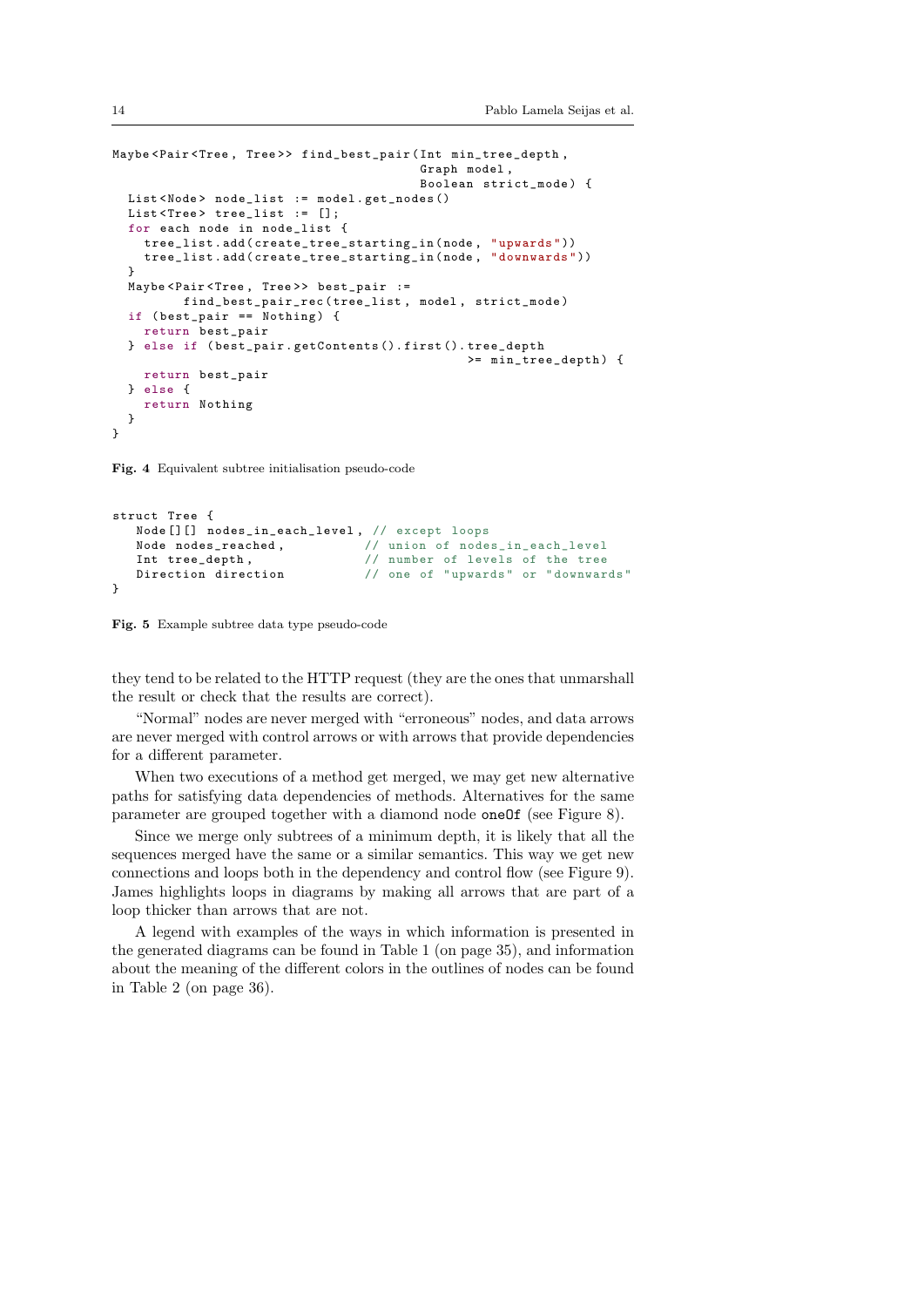```
Maybe < Pair < Tree, Tree >>
                find_best_pair_rec ( List < Tree > tree_candidates ,
                                     Graph model ,
                                     Boolean strict_mode ) {
  List<List<Tree>> grouped_tree_list :=
          group_isomorphic_trees ( tree_candidates );
  List<List<Tree>> repeated_tree_list :=
         filter_out_unique_trees ( grouped_tree_list );
  if ( repeated_tree_list IS EMPTY ) {
    return Nothing
  } else {
    List < Pair < Tree , Tree > > next_level = [];
    for each tree_list in repeated_tree_list {
       List < Tree > tree_list_copy = clone ( tree_list )
       for each tree in tree_list_copy {
           expandTree ( tree )
       }
       Maybe < Pair < Tree , Tree >> best pair : =
           find_best_pair_rec ( tree_list_copy , model , strict_mode )
       if (best\_pair != Nothing) {
         next_level . add ( best_pair . getContents ())
       \mathbf{I}}
    if ( next_level IS EMPTY ) {
      if ( strict_mode ) {
        // We remove those trees that can be expanded
        remove_trees_not_maximal ( repeated_tree_list )
      }
      if ( repeated_tree_list IS EMPTY ) {
        return Nothing
      } else {
        return Something ( get_first_pair_of_trees (
                               get_sublist_with_deepest_trees (
                                    repeated_tree_list )))
    } else {
      return maybe_deepest_tree_pair ( next_level )
    }
 }
}
```
Fig. 6 Equivalent subtree search pseudo-code

#### 7 Detailed example

In this section, we discuss in detail the result of applying our model extraction methodology by running our James tool on a *frequency server* example, as also used in our original work on model extraction for Erlang/EUnit [3]. The fully extracted machine is presented in Figure 10.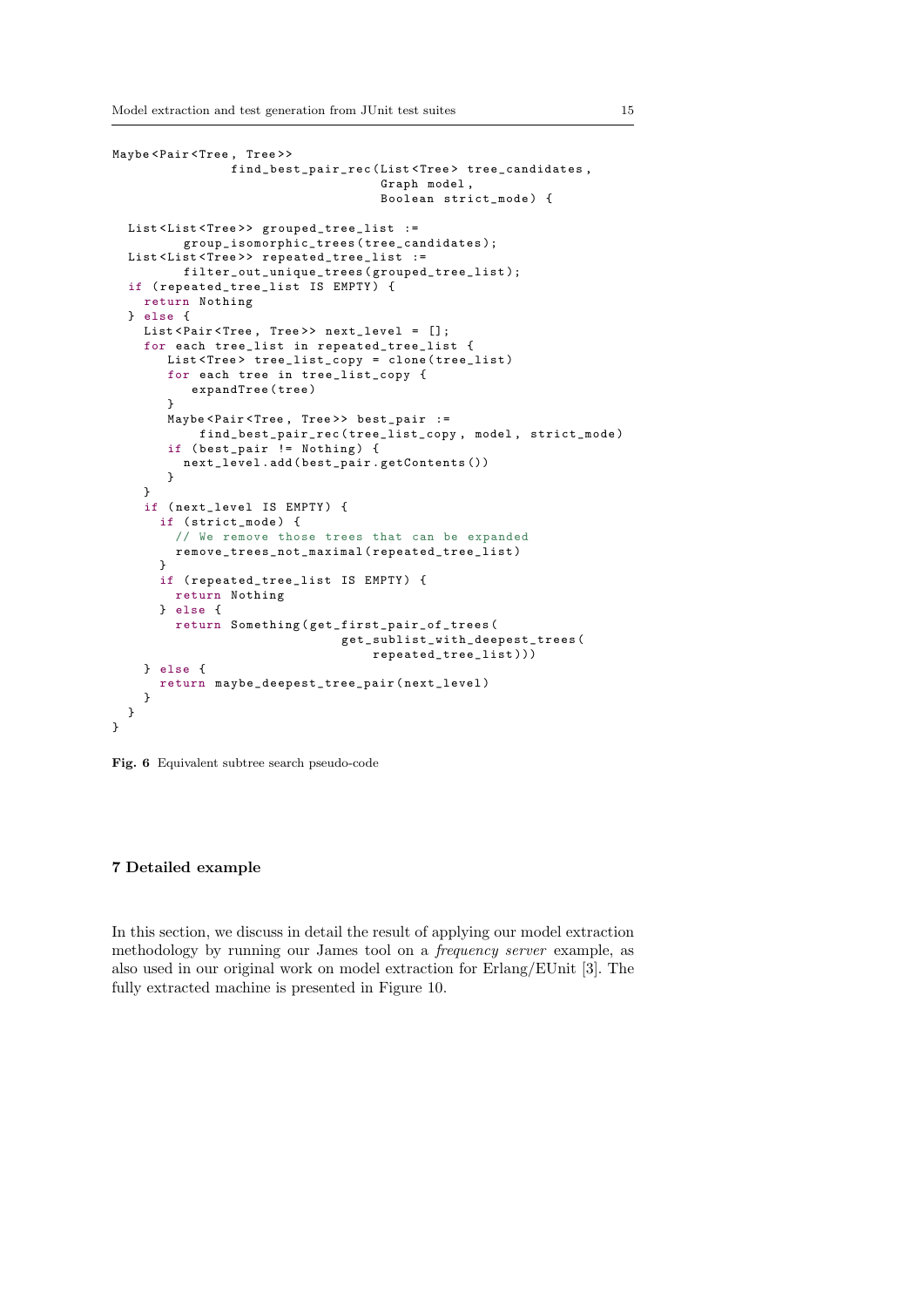





Fig. 8 Small example of one-of diamond

#### 7.1 Frequency Server example

Frequency Server is a Web Service written using Java that is inspired by the example in the book "Erlang Programming" [10]. It simulates a "spectrum management" system that allows clients to allocate and deallocate frequencies while ensuring that each frequency is allocated by at most one client at a time. In [3], we already used the original version of this example for illustrating the tool for transforming EUnit tests into PBT models.

The API provides four commands: startServer, stopServer, allocate-Frequency, and deallocateFrequency.

Figure 10 illustrates the behaviour of the Frequency Server as inferred by the James tool from a set of unit tests.

#### 7.2 Testing the Frequency Server

A test suite has been provided by an independent party (the company Interoud Innovation) and is available<sup>5</sup>; the implementation of the SUT used is also

 $^5$ https://github.com/palas/freq\_server\_test\_ma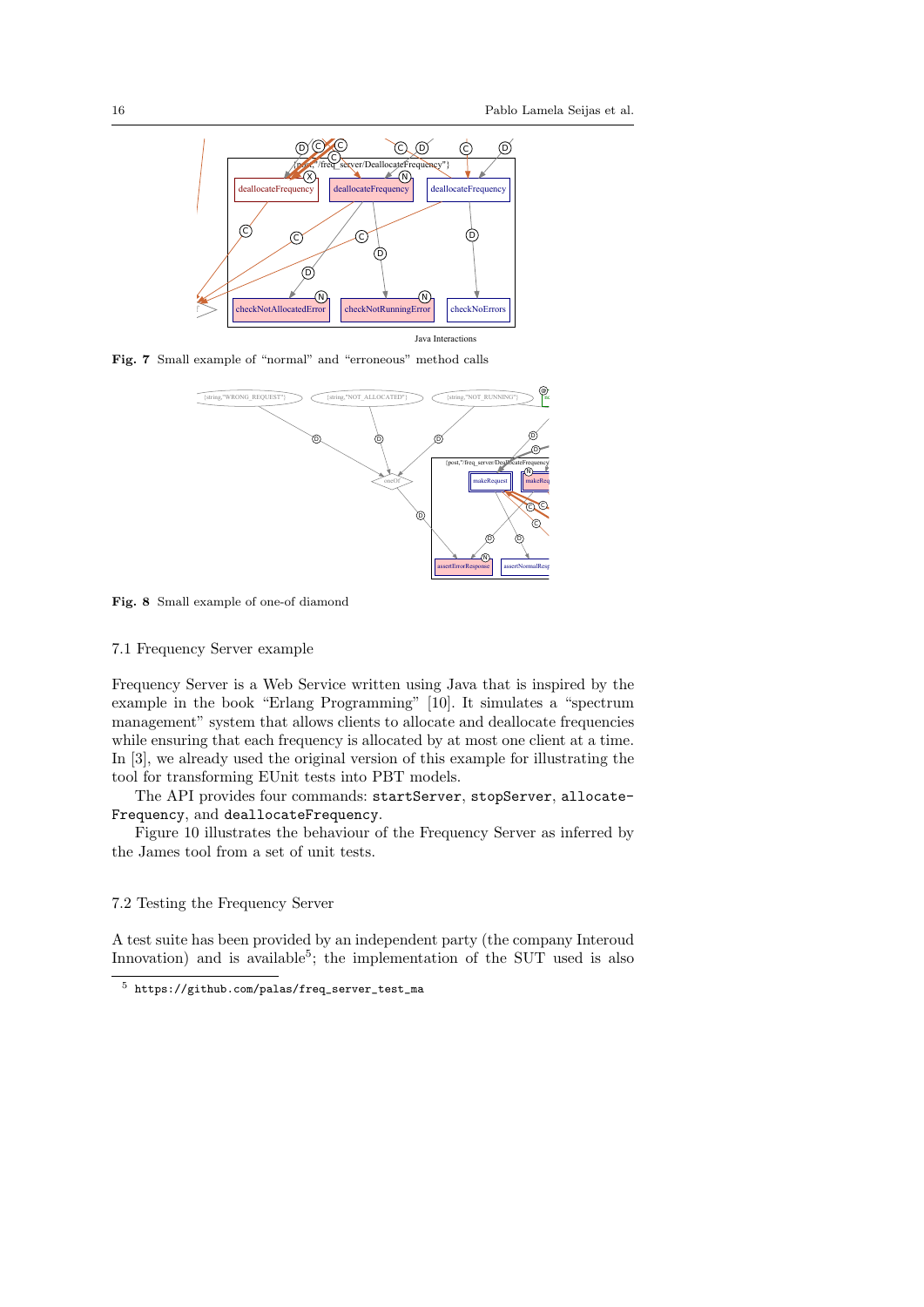

Fig. 9 Small example of loop in control flow

accessible in the same link. By using the models generated by James we can generate new tests that have a similar structure to the ones provided but still explore possibilities that were missing in the original tests. For example, in our particular implementation there is a limit on the number of frequencies that can be allocated, but this limit was not explored by the existing unit tests.

Nevertheless, a random test generator (see Section 8) that would randomly traverse the control flow of our model (see Figure 10) could try to allocate enough frequencies to do so, since there is a control loop around the allocation command. At some point the server will return an error.

Even though in this case the limit in the number of frequencies is an expected functionality, in a bigger example it could be due to a bug, not revealed by legacy unit tests.

#### 7.3 Interaction of the different features

Looking simultaneously at both control and data flow, we can get a better picture of what the system is expected to do. For example, if we look at the piece of diagram highlighted on Figure 11, we can see that it is possible to extract the result of the call allocateFrequency, and reuse it later when calling deallocateFrequency. The first call to deallocateFrequency should be valid.

But if, after doing this, we call deallocateFrequency a second time, as shown in the same diagram (Figure 11), we will produce an error, as indicated by the pink background and (in this paper) an "N" in a circle in the right deallocateFrequency node. We could also obtain an error result by using the integer 0 as argument, instead of the result of allocateFrequency (we know this is true because the implementation of the Frequency Server used in our experiments starts allocating the frequencies from 10).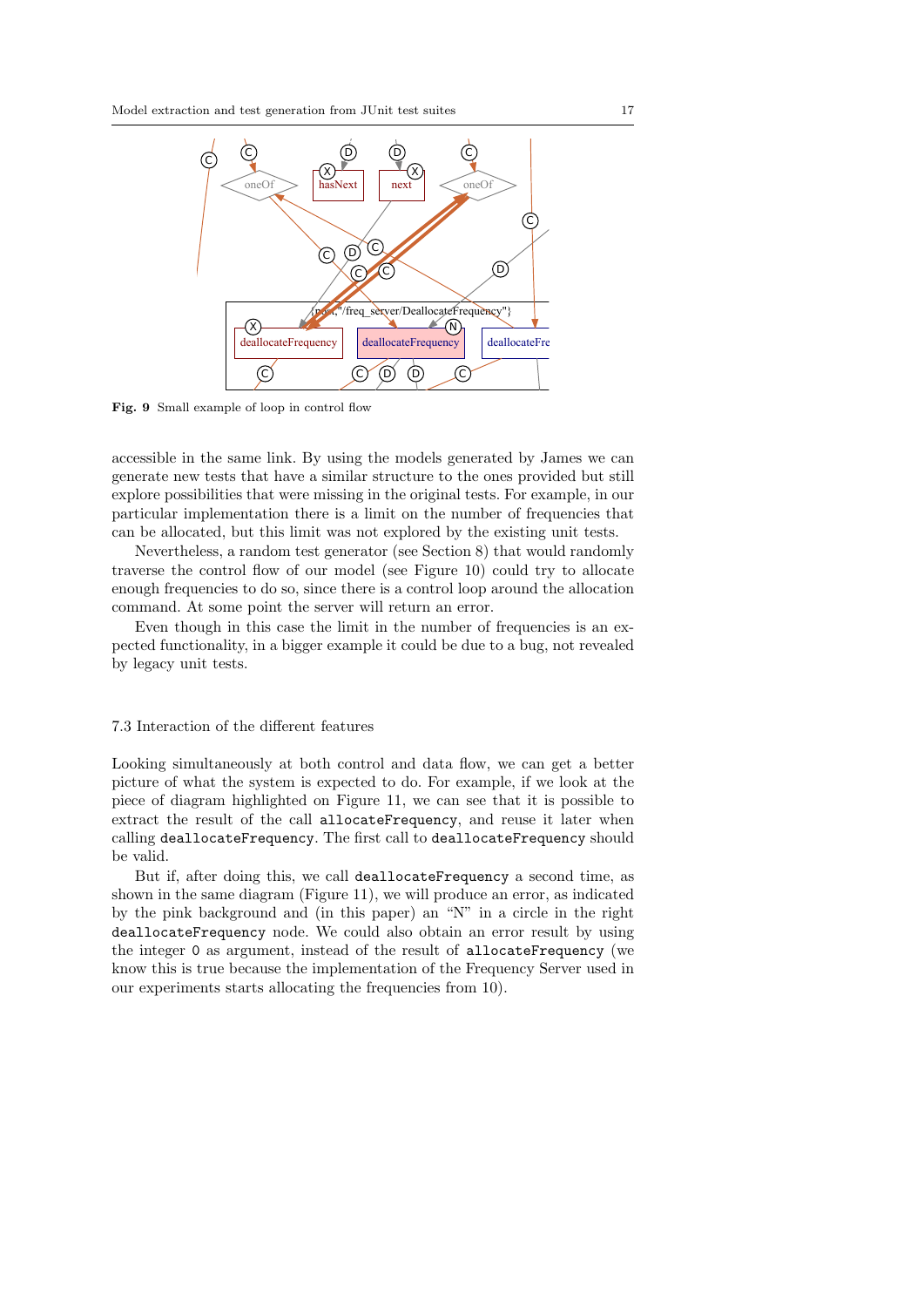

Fig. 10 Diagram extracted by James from the Frequency Server (circle labels added manually)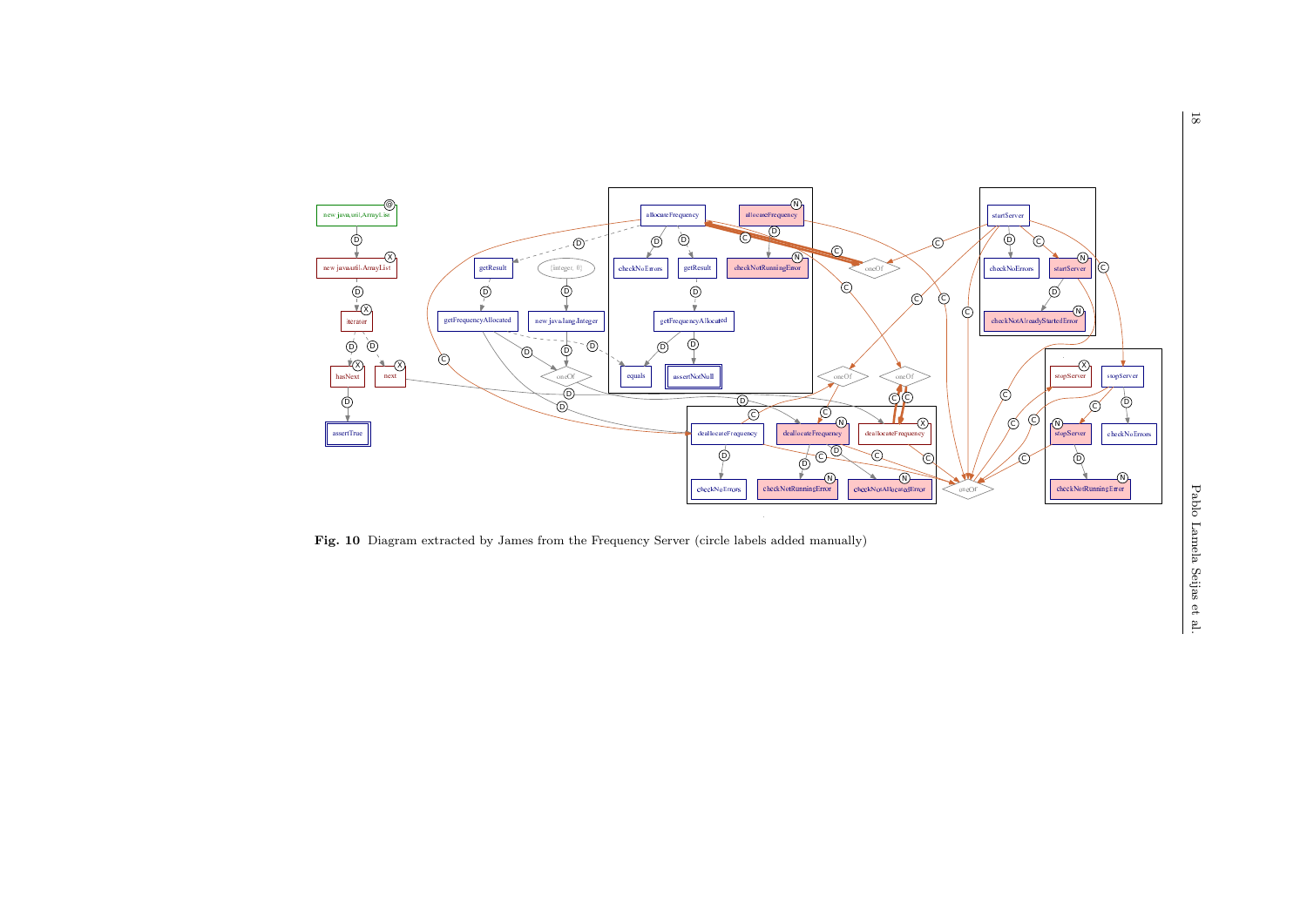

Fig. 11 Detail displaying exceptional behaviour

#### 8 Generating new tests

Using the approach presented in Section 6, we are able to build a comprehensive overview of a system from a set of JUnit tests. Assuming that the tests make a sensible exploration of the SUT, then it is possible, not only to construct a graphical model of the system (as shown), but also to construct a QuickCheck finite-state machine model for the SUT that will generate new tests when executed. We outline how this is done here, building on the approach first presented in [3].

#### 8.1 Building a state machine

A state machine (namely, a QuickCheck state machine) can be built by translating the different elements of the diagram.

- 1. State transitions can be defined to match the control flow (including looping behaviour) given by the brown links in the visualisations. This proceeds according to the mechanism outlined in [3].
- 2. The data flow dependencies for parameters give an indication of how generators for parameters must call each other recursively and how the values produced by these generators can satisfy the data dependencies for each call in the control flow.
- 3. The combination of data flow and control flow gives an indication of the values that need to be stored as part of the *state data* of the extended finitestate machine (EFSM). Figure 11 shows how the result of *allocateFrequency* must be stored in order to be used as a parameter for *deallocateFrequency*.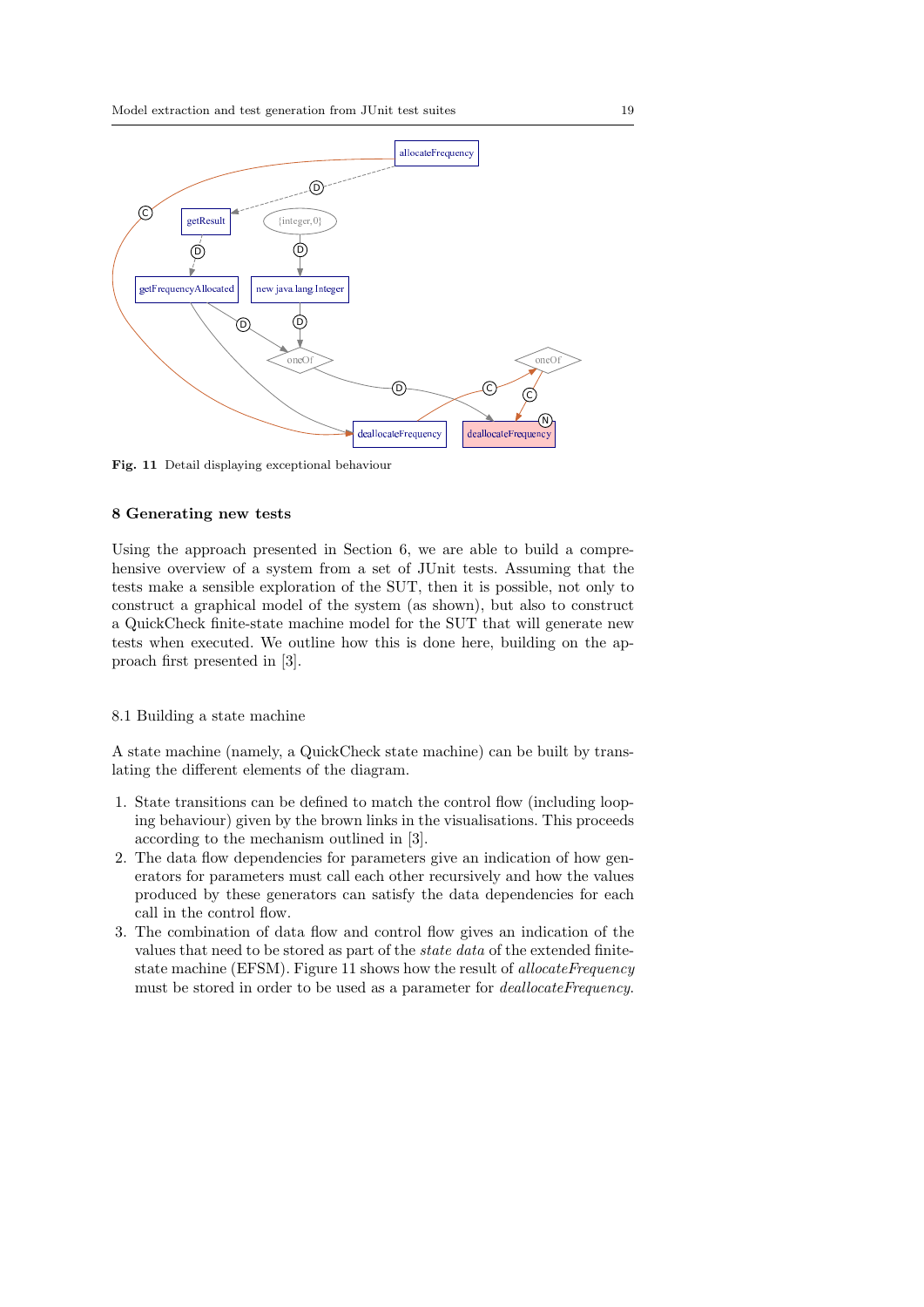- 4. Similarly to the way data flow dependencies are satisfied, we include generators for inverse data dependencies within each subgraph. These will produce the postconditions in terms of the result of the method execution.
- 5. In order to guarantee termination of the generators, we must bind their recursion with a strictly decreasing number. This can be done by computing for each node, the minimum depth (distance to the top of the graph), and ensuring that we eventually force the dependency resolution to follow a path with a strictly decreasing depth. In methods with several parameters the depth must include the minimum depths for all parameters.

#### 8.2 Generation of new tests

The QuickCheck models generated as described in Section 8.1 are analogous to the diagrams that we can visualise. In Figure 12, we can see the representation of part of the internal structure used to generate a QuickCheck FSM model for the Frequency Server, and overlayed in black (arrow marked with the letter "B" in a circle) we see the traversal QuickCheck did to generate the test in Figure 13 (the tests generated by James have full package qualifiers for every class, we have removed some of them manually for clarity).

Roughly the following steps are followed:

- 1. The graph is traversed randomly through the control path (from the entry star through the brown arrows, marked with a "C" in a circle), with optional looping behaviour. Each node in this path (hereafter *step*) represents a call to the API.
- 2. For each *step*, we generate the parameters required by following data dependencies upwards (possibly reusing values from previous steps) as shown by the green arrows (marked with the letter "G" in a circle).
- 3. Optionally, for each *step*, we generate the postconditions by traversing the data dependencies downwards within the subgraph.

Given the nature of Web Services, the tests are not supposed to raise any (intended) exceptions. Instead, the results returned by the Web Service can be classified as positive or negative depending on whether they represent an error or a normal result.

Once the new test is suitably classified then it is possible to rerun the extraction process and, thus, potentially generate a refined model of the system.

Generated state machines, when run, print new JUnit test cases that can, after manual inspection, be added to the original suite.

Unfortunately, tests generated may not necessarily be correct. That is also the case of the example provided in Figure 13. Some of the postconditions, e.g:

#### this . checkNotRunningError ( var17 );

will fail, and this issue needs to be solved manually. The difficulty in solving the errors in tests is not getting them to pass (this can be done automatically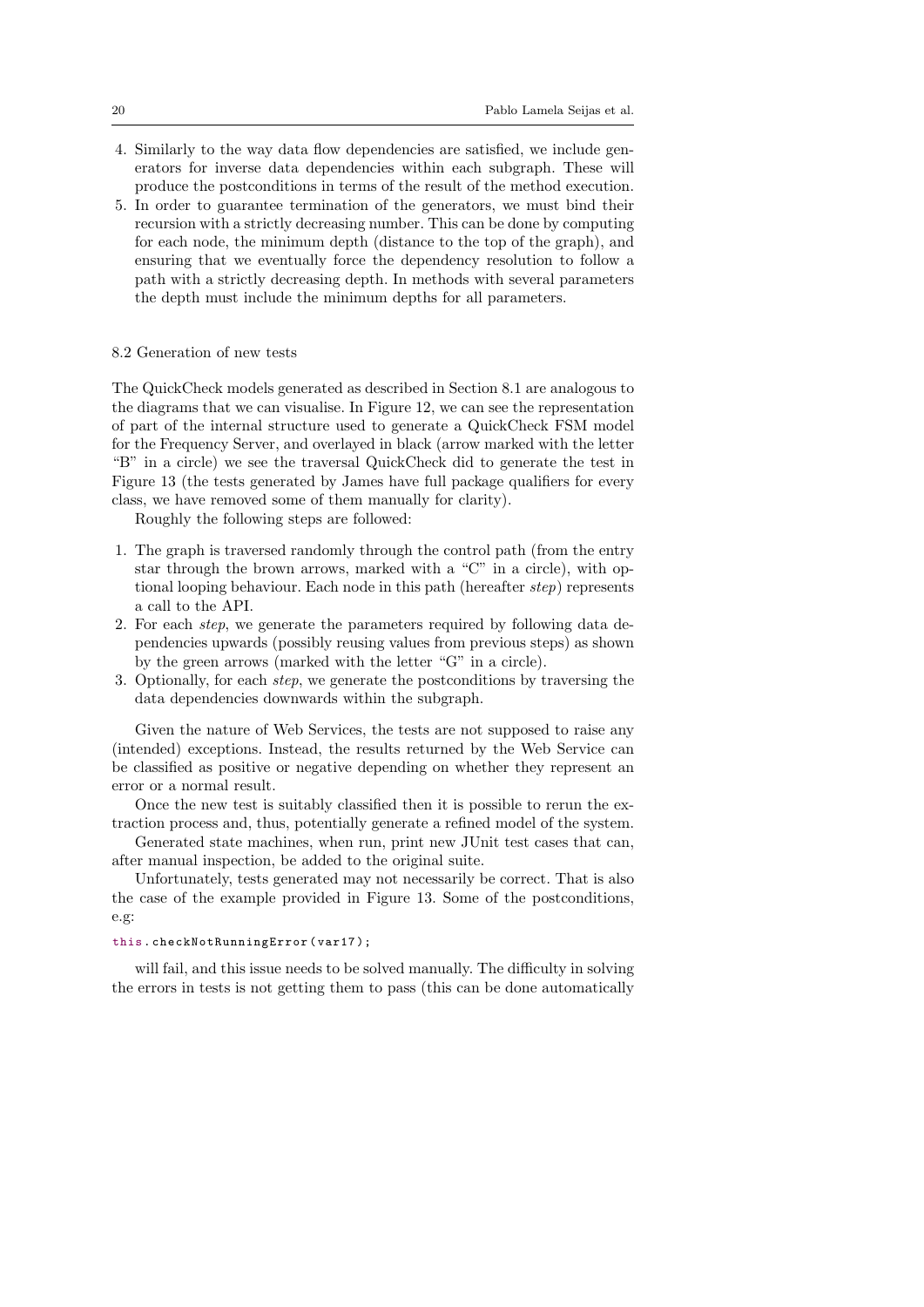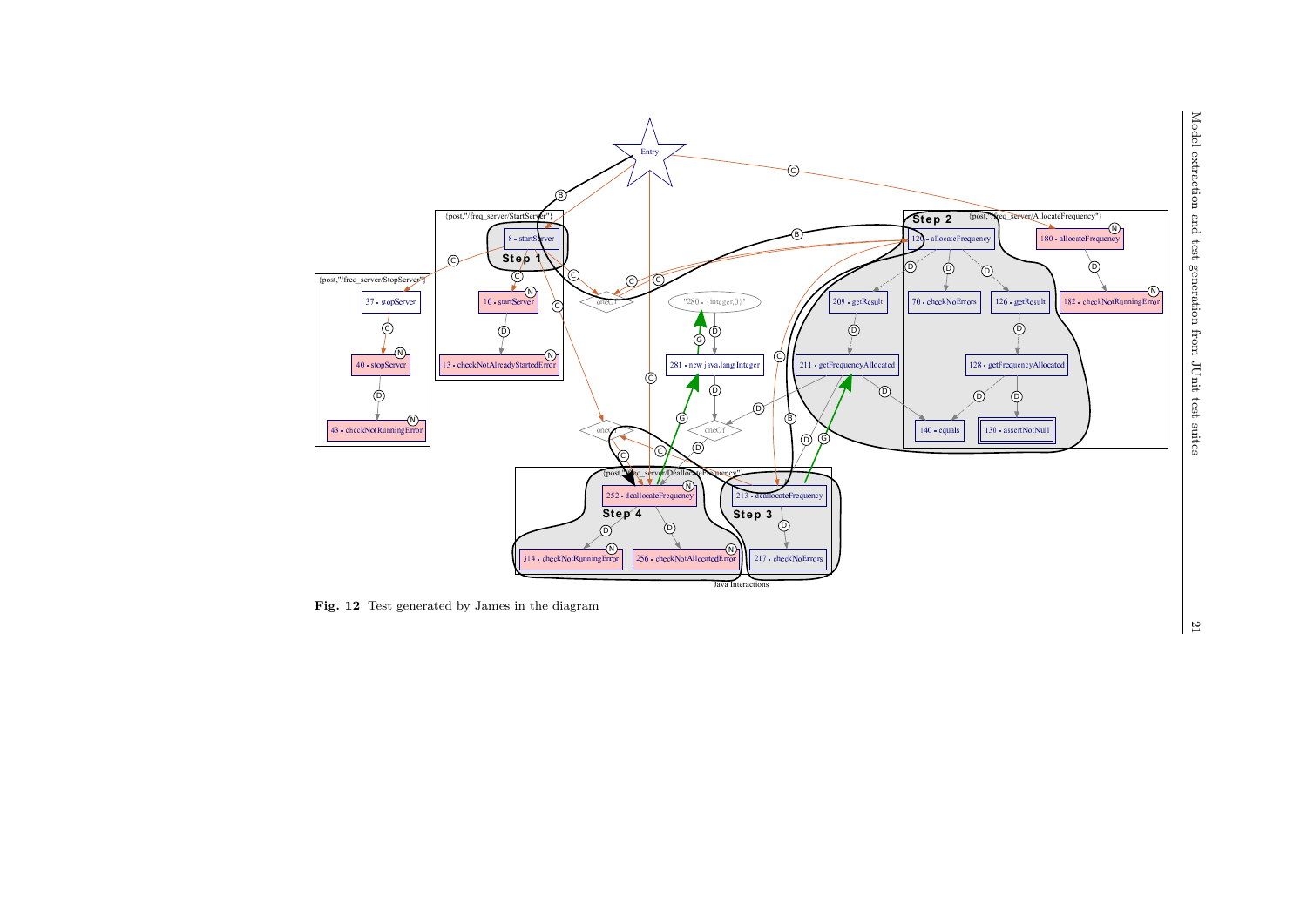```
FreqServerResponse var1 = this . startServer ();
FreqServerResponse var2 = this . allocateFrequency ();
// Postcondition : 1
this . checkNoErrors ( var2 );
// Postcondition : 2
Result var4 = var2.getResult();
java . lang . Integer var5 = var4 . getFrequencyAllocated ();
Result var6 = var2 . getResult ();
java . lang . Integer var7 = var6 . getFrequencyAllocated ();
boolean var8 = var5. equals(var7);// Postcondition : 3
Result var9 = var2 . getResult ();
java . lang . Integer var10 = var9 . getFrequencyAllocated ();
junit . framework . Assert . assertNotNull (var10);
// End of postconditions
java . lang . Integer var12 = var6 . getFrequencyAllocated ();
FreqServerResponse var13 = this deallocateFrequency (var12);
// Postcondition : 1
this . checkNoErrors ( var13 );
// End of postconditions
int var15 = 0;
java.lang. Integer var16 = new java.lang. Integer (var15);
FreqServerResponse var17 = this . deallocateFrequency ( var16 );
// Postcondition : 1
this . checkNotAllocatedError ( var17 );
// Postcondition : 2
this . checkNotRunningError ( var17 );
// End of postconditions
```
Fig. 13 Example of test generated by James after removing some package qualifiers

by commenting out the postconditions that fail when running the tests), but in making sure that it is the test what is wrong and not the system. Alternatively, the tests can be fixed by replacing wrong postconditions with appropriate ones. We say appropriate ones because it is also trivial to replace invalid postconditions with valid ones by negating them, for example: replacing assertTrue with assertFalse, or assertEqual with assertNotEqual.

#### 9 Pilot study

As part of this work we have carried out a pilot study using part of VoDKATV as system under test. VoDKATV is a middleware that provides end users with access to different services on a TV screen, e.g: watching Internet TV channels, accessing paid video-on-demand services, browsing the Internet, playing games, etc. VoDKATV is the system that connects all the media streams and provides the contents to the user. VoDKATV supports different types of devices to access the system, like set-top-boxes, PCs, smartphones, or tablets; in order to provide end-users with a real multi-screen experience.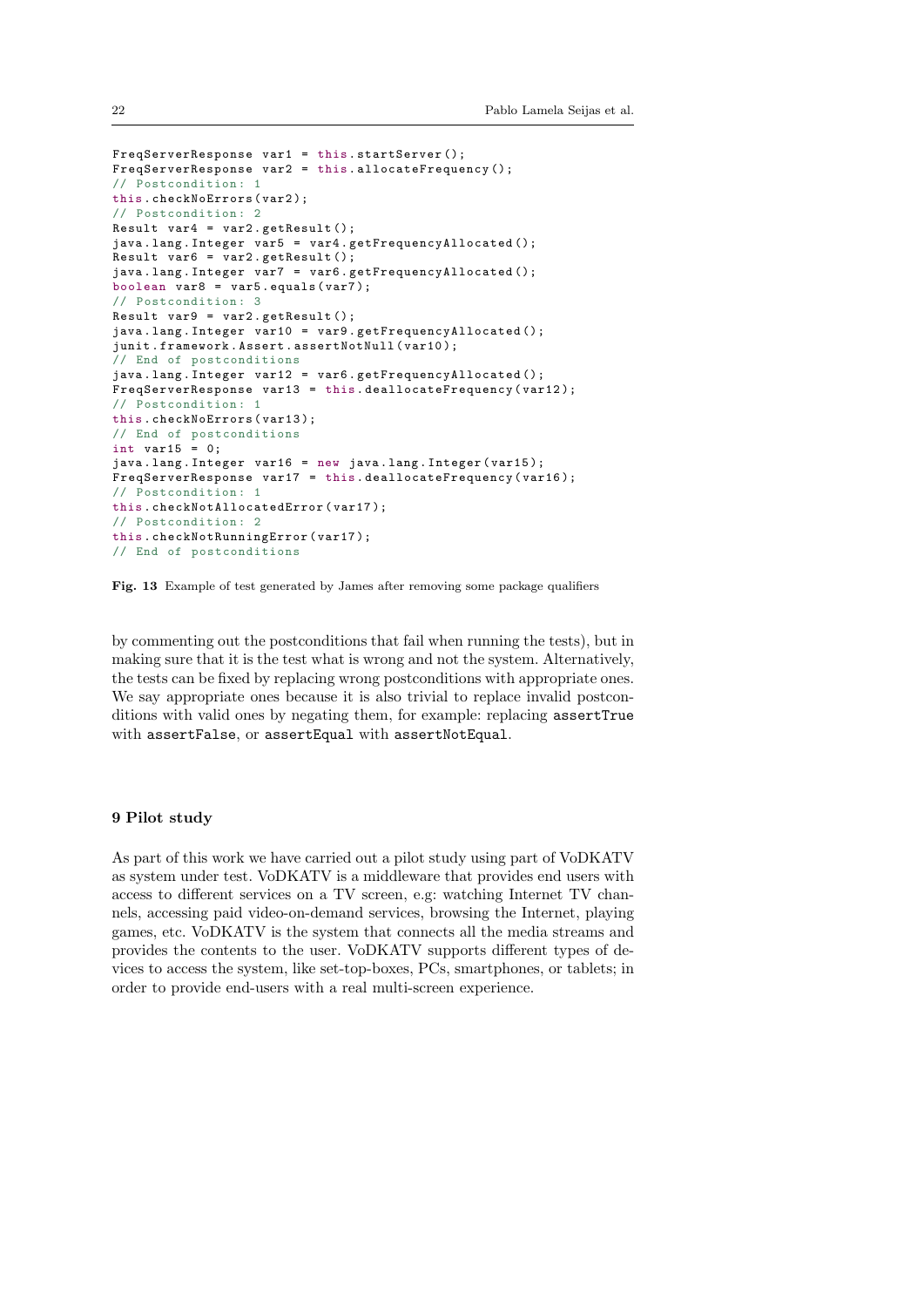In this section, we present the results of the pilot study; a more detailed report can be found<sup>6</sup>.

#### 9.1 VoDKATV

The architecture of the VoDKATV system is depicted in Figure 14, in which we represent the main components of the implementation and their interactions. The VoDKATV-server component is the core component of the VoDKATV system. This component stores information about the users that can access the system, their access rights, resource consumption, preferences, etc. This component provides different integration APIs to access the user information.

VoDKATV-server offers an HTTP/XML integration API so that administration applications can access and modify the data stored on the system. Thus, this API is used by system administrators to create new users in the system, manage channels, permissions, etc.

Prior to the study, there were some JUnit test cases for the HTTP/XML API, written manually by the company Interoud Innovation. These test cases were implemented using JUnit and XPath expressions to check that the XML files returned by VoDKATV contain the expected information.

The HTTP/XML API contains 186 operations, with 256 JUnit tests cases in total. For the pilot study we considered a subset of 28 JUnit tests that target 20 operations related to rooms and devices. We chose the subset of tests related to rooms and set-top-boxes because it was both simple enough to be easy to understand, and complex enough to produce interesting results and exploit the potential of James (for example, the models obtained have loops). We could have chosen other parts of the API, but they were either too simple (like API operations to configure key-value parameters), or they had many dependencies with other parts (for example, the API part related to users depends on the rooms part).

We tried combining tests for different modules of the system, but the combined models often had independent "islands" in the model. Due to the mechanism used for test generation, we know that methods that are in separate islands (methods that have no connection in the control or the data flow) will not produce any tests that combine the methods in those islands. Thus, it is not beneficial to try to simultaneously model test that have no commonalities (which is often the case with unitary tests, since they are targeted at individual units or components of the system). On the other hand, modelling tests for several components simultaneously, increases the complexity and memory necessary to run the inference algorithm, this (together with the need for human effort) justifies the application of the method to subsystems.

By using the selected subset of JUnit tests as input, James was used to generate a model. New test cases were generated automatically from that model, and these new tests allowed a developer of the platform to find a previously unknown bug in the implementation.

 $6$  http://www.prowessproject.eu/wp-content/uploads/2012/10/D6.5\_final.pdf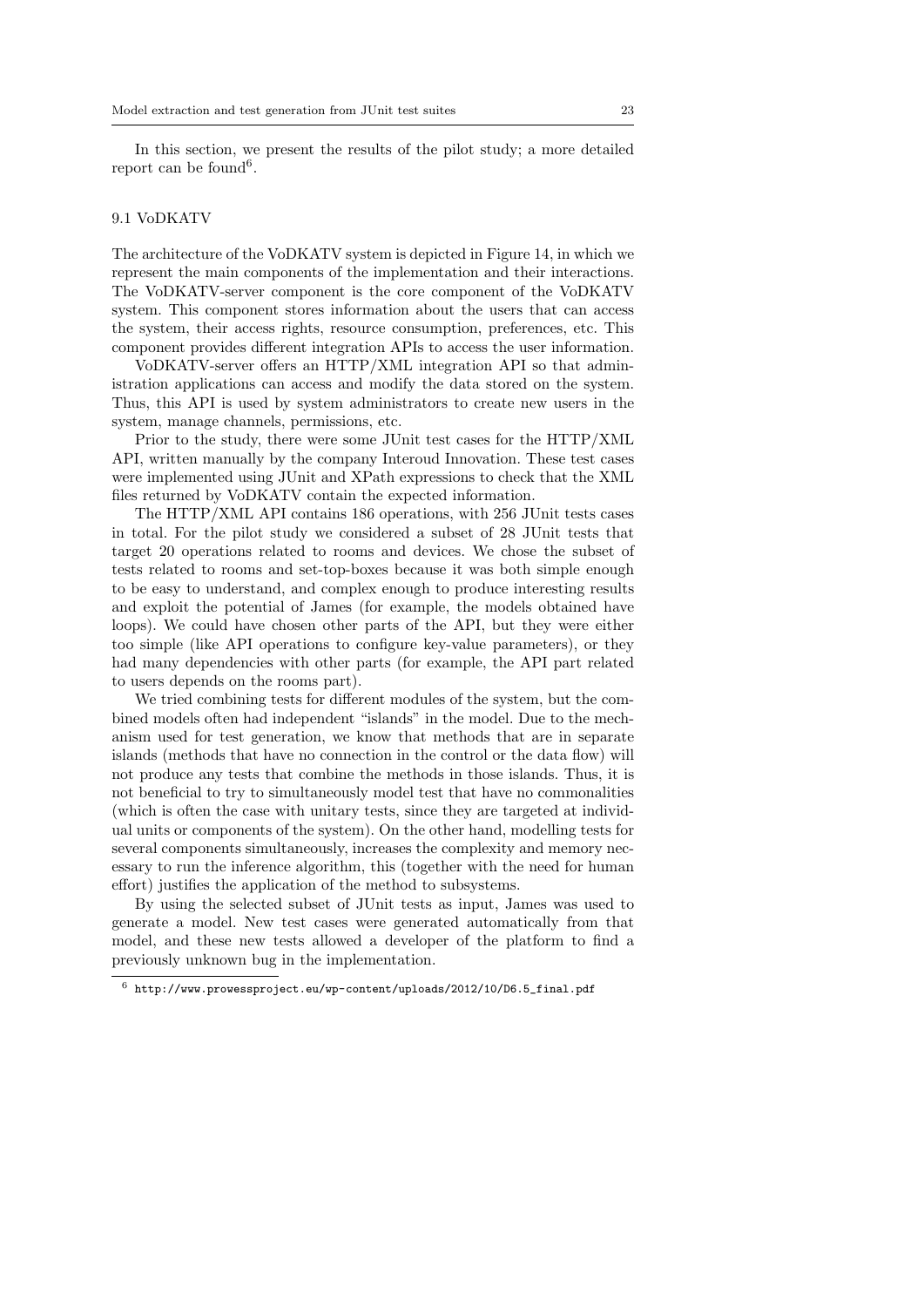

Fig. 14 VoDKATV (target of the pilot study in red and marked with an "X" in a circle)

The entity "room" can represent different things depending on the environment where VoDKATV is installed; for instance, it represents a physical room when VoDKATV is installed in a hotel, or a household in a telco deployment.

In addition, a VoDKATV "room" can contain several "devices", usually, set-top-boxes, which are identified by their MAC address. Rooms and devices can have additional attributes, such as a description or a label.

The operations selected for the pilot study allow to create, modify, delete and search for, using different criteria, rooms and devices. For example, the names of some operations as they appear in the WSDL specification are: CreateRoom, FindAllRooms, DeleteRoom, CreateDevice, FindDeviceById, FindDevices, FindDevicesByRoom, UpdateDevice, DeleteDevice, etc.

#### 9.2 Research Questions

The pilot study allowed us to evaluate James using a real software system. In order to guide the pilot study, we aimed to answer a series of four research questions that tried to evaluate the usefulness of James in the real world:

- A: Is it technically feasible to augment Java test suites by inferring new tests from existing test suites?
- B: Is the process of inferring new tests from Java test suites feasible from a business point of view: can the process be accomplished at a cost appropriate to the improvement in tests?
- C: Do the inferred tests effectively augment the existing tests? Can this be shown by discovering new faults in the system under test?
- D: Is the method assessed as accurate, quality enhancing, and useful, by the developer involved in the pilot study?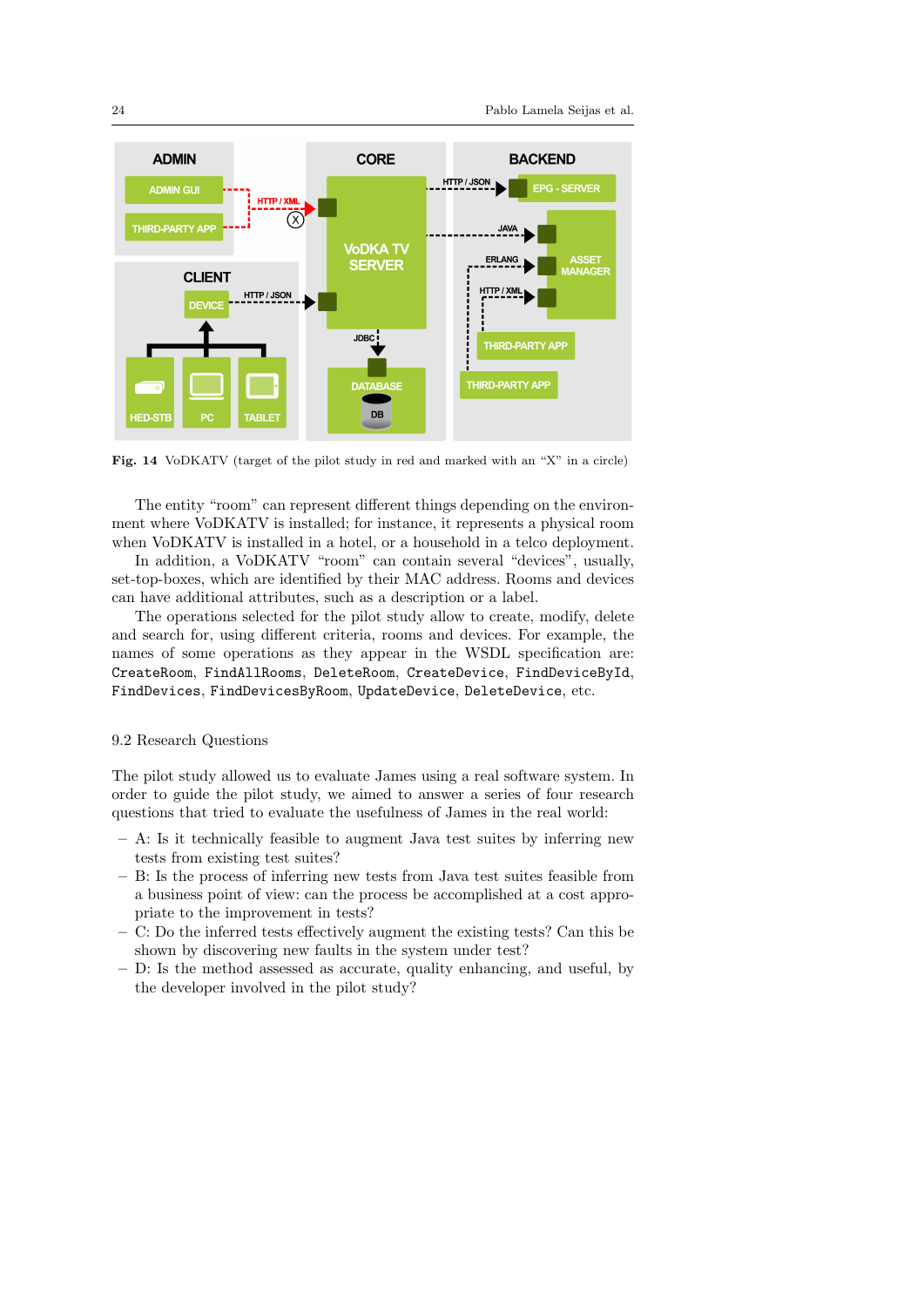#### 9.3 Experiments

In order to answer the research questions, during the pilot study, we measured the following data:

- Number of tests in a unit test suite needed for automatic extraction of useful test models (answers question A).
- Number of additional (i.e: previously non-existent) test cases needed for the automatic extraction of useful models, i.e: manually added by a developer so that the extraction process can generate a useful test model (answers questions A and B).
- Number of new test cases added to test suite by means of the extracted models, i.e: automatic test suite enhancement (answers question A).
- Number of bugs revealed by means of the extracted models (answers question C).
- Time and computational resources needed to infer and generate the models, i.e: scalability (answers question B).
- $-$  Developer's rating  $(0-10)$  of accuracy, quality and usefulness of the extracted models, compared to previously existing unit test suites (answers question D).

#### 9.4 Results

Using the 28 existing tests of VoDKATV, we applied James to generate a model which is too big to include in this paper (it consists of 163 nodes, 311 arrows, and 12 subgraphs), and we generated a series of tests that were used to answer the questions of the pilot study.

For this extended version of the paper, we have run James on the same 28 tests a second time for gathering extra information, with the aim of giving a better sense on the quality of the tests generated by James. In this second run of James, we have generated 10,000 random tests of which 3,206 were unique. By using the JEB interface [18], James ran the tests as they were generated and commented out the instructions that caused exceptions. Using this information we obtained the following results.

In Table 3 (on page 36), we show the distribution of postconditions generated in tests and the amount of passing postcondtions in each case. Cells with gray background indicate tests that pass directly, without commenting out any instruction, 88 in total. In our experiments, except for the postconditions (assertions or calls to methods that execute one or more assertions), none of the normal instructions in the tests generated raised any exceptions; thus, all generated failing tests were due to failing postconditions.

In Table 4 (on page 36), we show how many methods in each test issue HTTP requests in the tests generated, and the average number of methods, postconditions, and instructions per test.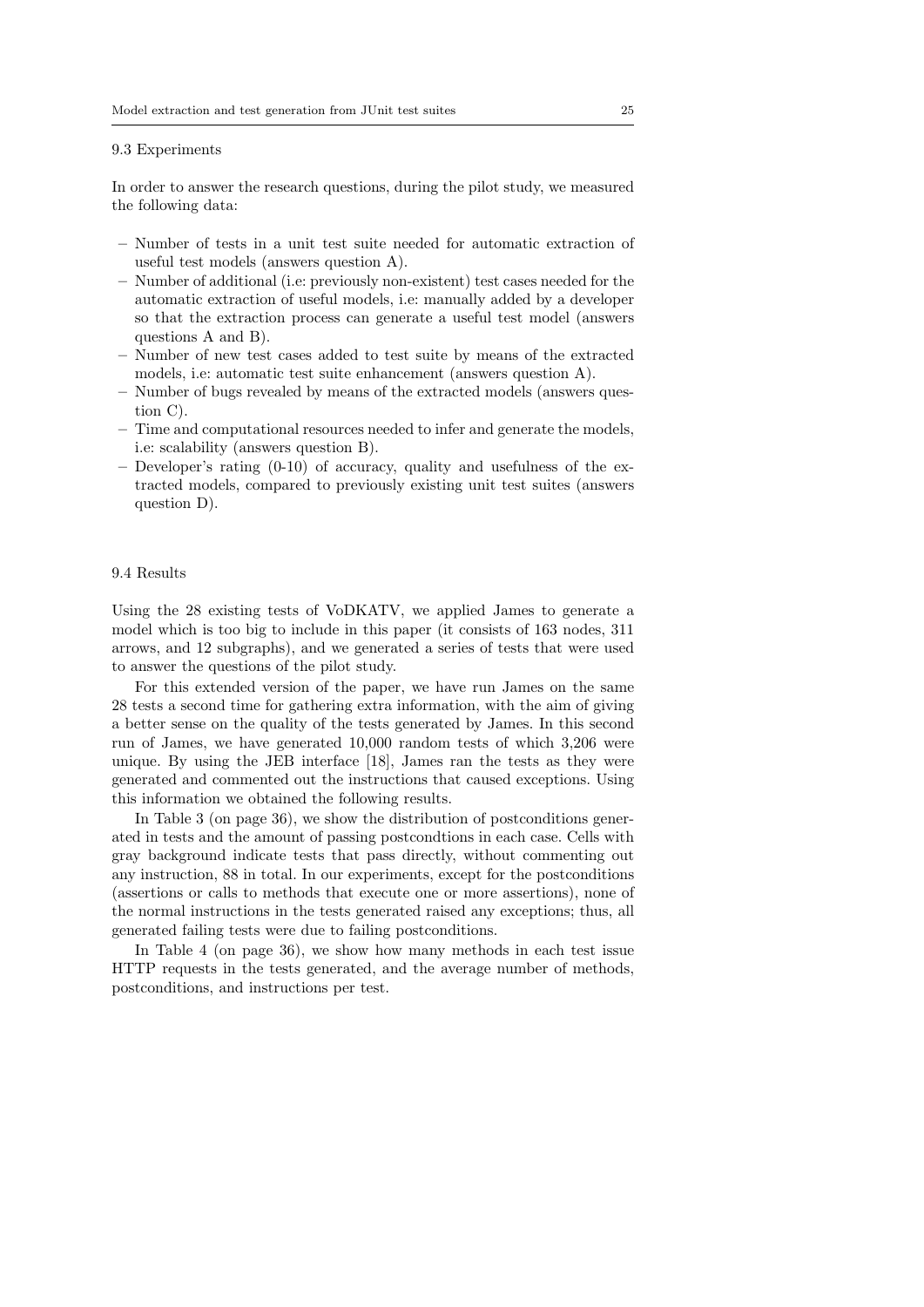In Table 5 (on page 37), we show the results of manually classifying the first 30 tests generated during the second run. The manual classification was carried out by a member of Interoud Innovation by using the following criteria:

- Interesting parts of a test are those that have postconditions that check what they do.
- Uninteresting parts of a test are those that do things but do not check the result (or not correctly).
- A test with both means that it has both interesting and uninteresting parts.
- A test with none means that the test does nothing to the SUT.

All this is done while ignoring those postconditions that produce exceptions and, thus, if we consider that the SUT is correct, they all represent wrong postconditions. The proportion of these failing postconditions is already detailed in Table 3 (on page 36).

In Table 6 (on page 37), we show the manual classification of the tests that had at least one interesting part, according to the following categories:

- Positive tests: e.g, a room is created and the postcondition checks that the creation was successful, or a room is deleted and the postcondition checks that the deletion was successful.
- Negative tests: e.g, an attempt is done to delete a non-existent device or to create a room with incorrect data, and the postcondition checks that the result is an error.

Number of tests in a unit test suite needed for automatic extraction of useful test models. During the pilot study, James was able to generate new tests even from a single one, even if the tests generated are not very diverse in that case.

From a single test that creates and deletes a room, and checks whether the room was created and deleted correctly, new test cases have been generated by James. For example, James generated a test case that tries to delete a nonexisting room. The following is an excerpt of that test in which the package qualifiers and some irrelevant instructions have been manually removed. It can be seen which instructions were removed from the excerpt because the variable names contain the instruction number on which they were originally assigned; for example, var9 was assigned on the ninth instruction of the original test as generated by James, this tells us that, between the places where var5 and var9 were assigned, two instructions were removed.

```
@Test
public void testGenerated2 () throws Exception {
    String var1 = getRandomStrId ();
    String var2 = " sample description ";
    Object var3 = null;String var4 = this.generateRoomXML (var1, var2, var3);
    String var5 = this.createRoom(var4);this.checkThatRoomWasCreated (var4, var1, var2, var3, var5);
    String var9 = getRandomStrId ();
    String var10 = this.deleteRooms (var9);
```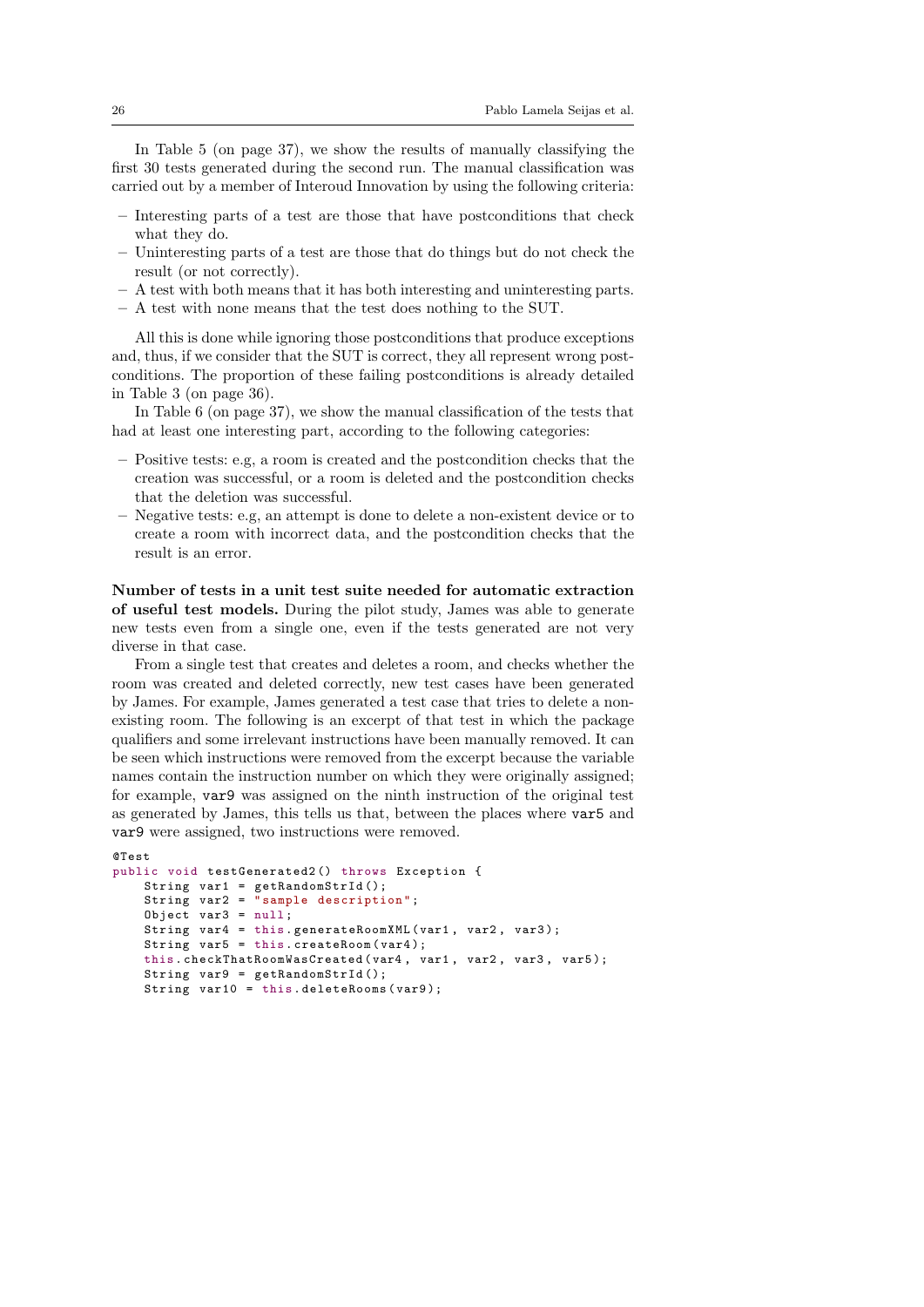#### this . checkThatRoomWasDeleted ( var1 , var10 );

#### }

This test case fails, because the result returned by the operation deleteRooms is an error that shows that the room with the identifier stored in the variable var9 (generated using the function getRandomStrId, which generates a unique string) cannot be deleted because it does not exist in the VoDKATV system, since it has not been created before. In this case, the tester must fix the test by removing the call to the function checkThatRoomWasDeleted, and checking that VoDKATV returns a not\_found error.

Number of additional test cases needed for the automatic extraction of useful models. The initial set of 28 tests available during the pilot study was enough to produce a useful model for the 20 target operations tested, and so no tests needed to be added. Therefore, it was not necessary to include additional test cases in the original test suite to generate useful JUnit test cases automatically. Nevertheless, it was necessary to adapt the exiting JUnit suite in order for James to produce a clear model. In particular:

- Some functions were encapsulated, i.e: making the tests more high level.
- Some methods were rewritten to avoid side effects, i.e: rewriting some parts to use a pure functional style.
- One aspect of the set-up was unfolded into the tests so that generated tests were more accurate.

The effort required for this adaptation depends on the original structure and functionalities of Java required by the tests used as input. In the case of this pilot study, the rewriting was carried out by a single person and took approximately one day of work.

For example, the following code in one of the tests:

```
Map<String, String [] > deleteParams =
        new HashMap<String, String []>();
deleteParams . put ( API . CONFIGURATION_DELETEDEVICE_PARAM_DEVICEID ,
        new String [] {deviceId1, deviceId2});
logger.info ("deleteParams: {}",
             HTTPFacade . paramsToString ( deleteParams ));
String resultDelete =
    HTTPFacade . doGet ( API . CONFIGURATION_DELETEDEVICE ,
                       deleteParams );
logger.info("resultDelete: {}", resultDelete);
assertFalse ( resultDelete . isEmpty ());
assertXpathNotExists (" / devices / errors ", resultDelete );
assertXpathExists (" / devices / device / id [.= ' " + deviceId1 + " '] ",
                    resultDelete );
assertXpathExists (" / devices / device / id [.= ' " + deviceId2 + " '] ",
                   resultDelete );
```
Was rewritten to:

```
List < String > deviceIds = new ArrayList < String > ();
addString ( deviceId1 , deviceIds );
addString ( deviceId2 , deviceIds );
String resultDelete = deleteDevices ( deviceIds );
checkThatDeviceWasDeleted ( deviceIds , resultDelete );
```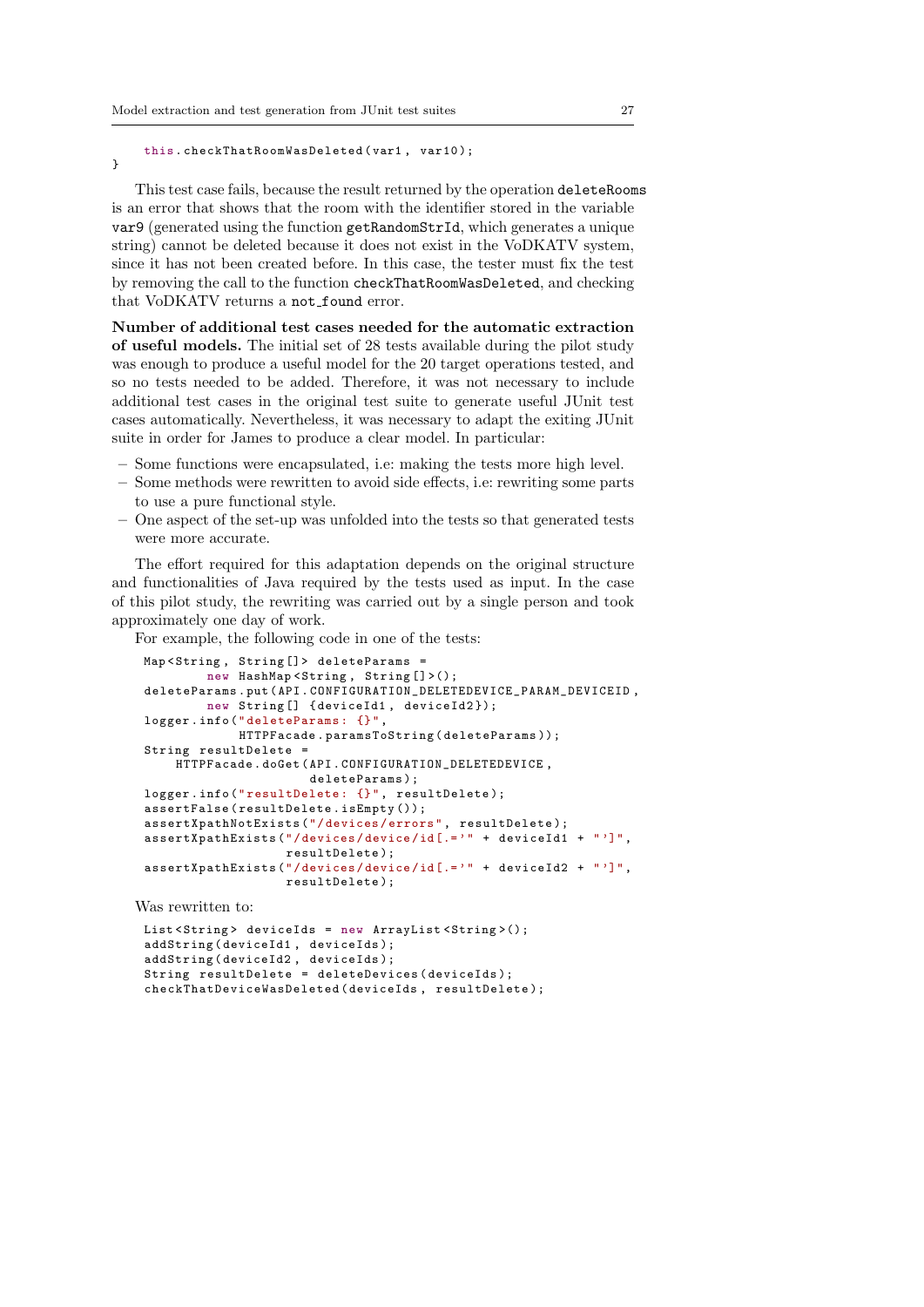This avoids the use of constructors with templates and arrays (which are not supported by the current version of James), and allows James to generalise the test to any number of devices easily, since it only needs to add more invocations of the method addString and the rest of the code can stay unaltered.

Number of new test cases added to test suite by means of the extracted models. During the pilot, James was able to generate thousands of JUnit test cases.

Some tests were generated that explore aspects that were not considered in the original JUnit test suite, for example:

- Deleting existing and non-existing rooms in the same call to deleteRooms.
- Deleting duplicated rooms in the same call.
- Trying to update rooms that do not exist.
- Trying to create a device in a room that does not exist.
- Trying to create two devices with the same MAC.

Other tests were replicated, i.e: James generated several test cases that were equivalent to other of the tests generated or to the ones used as input. The problem with tests generated several times can be solved by modifying the generated model to use the QuickCheck macro ?ONCEONLY; of course, this does not prevent QuickCheck from generating tests that are semantically equivalent. Detecting that two tests are equivalent is undecidable in the general case.

Additionally, some of the tests generated by James make no sense, for example, the following test case, generated automatically by James (after removing some irrelevant instructions and package qualifiers):

```
@Test
public void testGenerated3 () throws Exception {
    String var1 = getRandomStrId ();
    String var2 = "sample description 1";String var4 = this.generateRoomXML (var1, var2, null);
    String var5 = this.createRoom (var4);
    String var6 = "sample description";
    this.checkThatRoomWasCreated (var4, var1, var6, null, var5);
    String var9 = getRandomStrId();
    java . util . ArrayList var10 = new java . util . ArrayList ();
    java.util.List var11 = this.addString (var9, var10);
    String var12 = this.deleteRooms(var11);
    this.checkThatRoomWasDeleted (var1, var12);
}
```
This test case creates a new room in the VoDKATV system using the operation called createRoom. The room is created with a random (and unique) identifier, stored in the variable var1, and with the description "sample description 1" (stored in the variable var2). After that, it checks that the room has been created by using the method checkThatRoomWasCreated, which receives the XML used as the input for the VoDKATV system as the first parameter, the room identifier as the second parameter, the room description as the third parameter, a label associated to the room as the fourth parameter, and the XML returned by the VoDKATV system as the fifth parameter.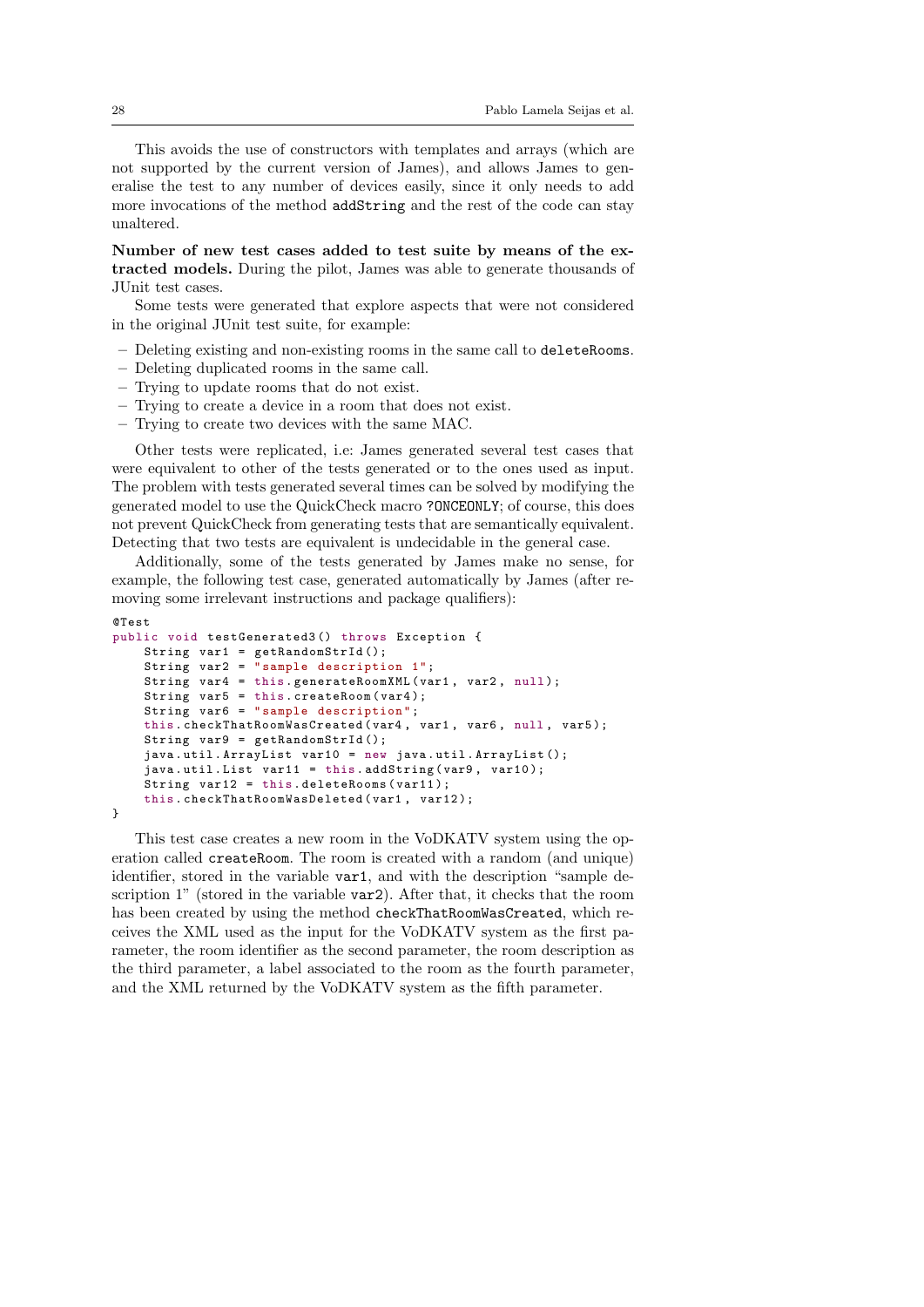The invocation to this method is checking that the newly created room returned by the VoDKATV system has the identifier stored in the variable var1, which is correct. However, it is also checking that the description of the room is the one stored in var6 ("sample description"), which is not correct.

Another reason why postconditions generated may fail is because any of the instructions in a sequence fails for some reason and the final result is not as expected by the test. For example, the first test of the second run of James tries to delete a device that it previously tried to create:

```
Object \ \ \text{var11} = \ \text{null};
String var12 = getRandomMACAddress ();
String var13 = \text{"hed3_webkit";}Object var14 = null;String var15 = " Random Device ";
Long var16 = getRootTagIdInTagsTree ();
String var17 = this . generateDeviceXML (
                     (java.lang. String) var11, var12, var13,
                     (java.lang(String) var14, var15, var16);String var18 = this. createDevice (var17);
String var19 = this.getDeviceId (var18);
String var20 = this.deleteDevicesS(var19);
this . checkThatDeviceWasDeleted ( var19 , var20 );
```
Nevertheless, the creation of device createDevice fails because the input values are wrong. In particular, var14, used as identifier for the room to which the device is associated is null. Thus, the deletion of the device fails, since it has not been created. The way of fixing the test would be to create a valid room to which the device can be associated by, for example, using the following instructions:

```
String var1 = getRandomStrId ();
String var2 = "sample description 1";
Long var3 = getRootTagIdInTagsTree ();
String var4 = this.generateRoomXML (var1, var2, var3);
String var5 = this.createRoom(var4);
```
And by using the new var1 instead of var14.

Finally, a postcondition may try to use parameters that are not appropriate. For example, the twentieth test generated in the second run of James creates a room with a set of values, and later checks whether the room was created by using a different set of values:

```
String var1 = getRandomStrId ();
String var2 = "sample description 1";
Long var3 = getRootTagIdInTagsTree ();
String var4 = this . generateRoomXML (var1, var2, var3);
String var5 = this.createRoom(var4);String var6 = "sample description 2";
this.checkRoomCreateOrUpdate (var4, var1, var6, var3, var5);
```
We can fix this test by ensuring that the creation and check are done using the same values.

```
String var1 = getRandomStrId ();
String var2 = "sample description 1";
```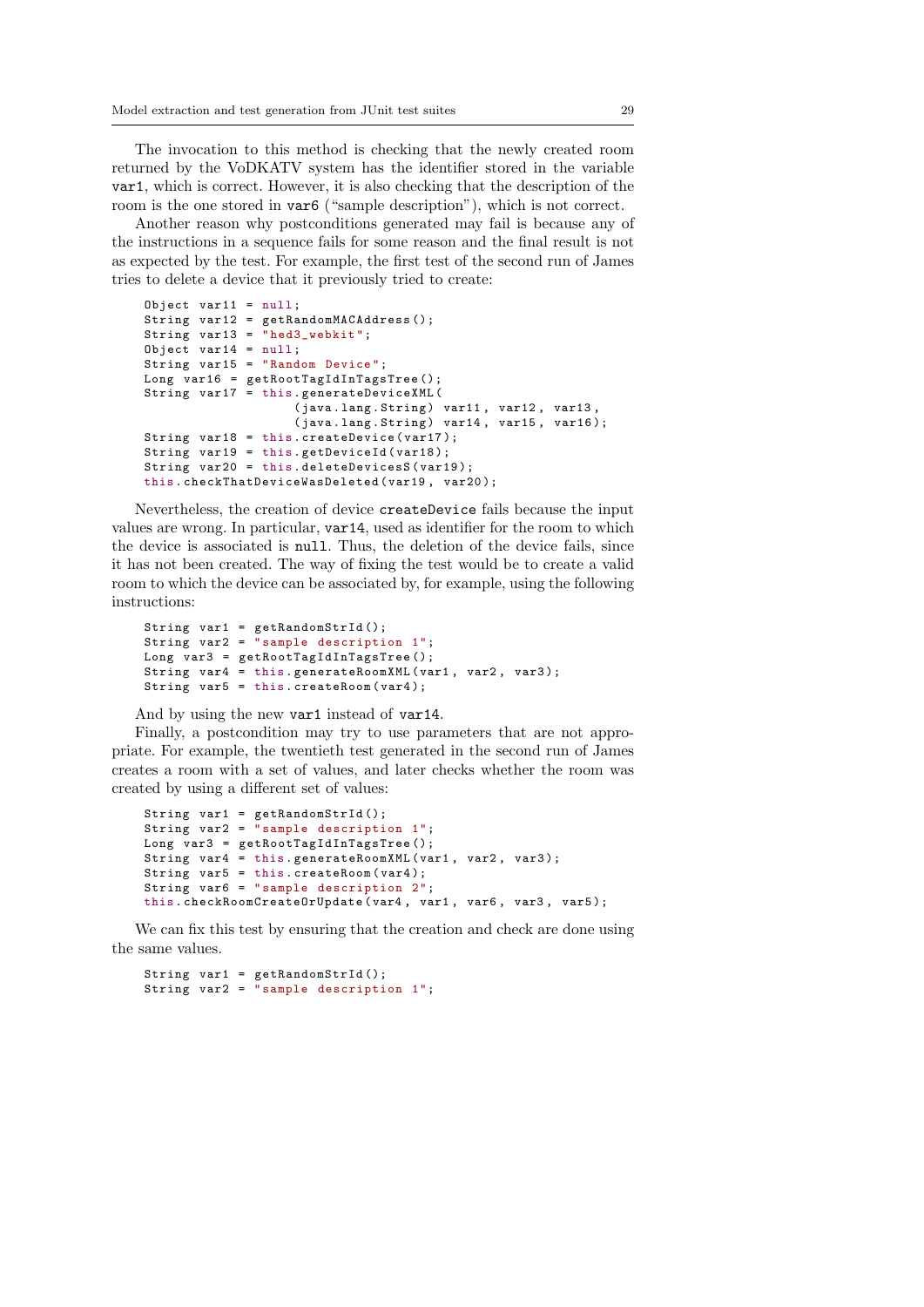```
Long var3 = getRootTagIdInTagsTree ();
String var4 = this . generateRoomXML (var1, var2, var3);
String var5 = this.createRoom(var4);String var6 = "sample description 1";
this.checkRoomCreateOrUpdate (var4, var1, var6, var3, var5);
```
Number of bugs revealed by means of the extracted models. James helped a developer find one wrong behaviour. When the operation that deletes a device was invoked with an empty device identifier it produced an uncontrolled internal error caused by a NullPointerException in the Java code, instead of returning a "required field" error as expected.

The error generated the following XML response:

```
< devices >
  < errors >
    < error >
       < code > internal_error </ code >
       < description > Internal error , check VoDKA . TV logs
       </ description >
    </ error >
  </ errors >
</ devices >
```
This is the new test case that causes this behaviour (after some manual cleanup):

```
@Test
public void generatedTest47 () throws Exception {
   String var1 = getRandomMACAddress ();
   String var2 = "IPHONE";
   String var3 = getRandomStrId ();
   String var4 = " Random Device ";
   Long var5 = null;Long var6 = getRootTagIdInTagsTree ();
   String var7 = this.generateDeviceToCreateXML (var1, var2, var3,
                                                  var4, var5):
   String var8 = this.createDevice(var7):
   String var9 = this.getDeviceId(var8);
   String var10 = this.deleteDevices (var9);
   this . checkThatDeviceWasDeleted ( var9 , var10 );
}
```
The use of an empty identifier to invoke the operation to delete a device in this test case is just a coincidence. The reason is that the operation to create a device is invoked with a room that does not exist and, therefore, the device is not created. However, the result is not checked, so the test case continues running. The result of this operation is used to get the device identifier of the new device created, by using the operation getDeviceId, which is empty because no device has been created. The obtained device identifier is the string used as a parameter for the operation deleteDevices. Nevertheless, in order for the test to pass, it needs to be fixed, because it checks that the device was deleted successfully, but this is not true.

This bug has been fixed and the new implementation returns a "required field" error instead.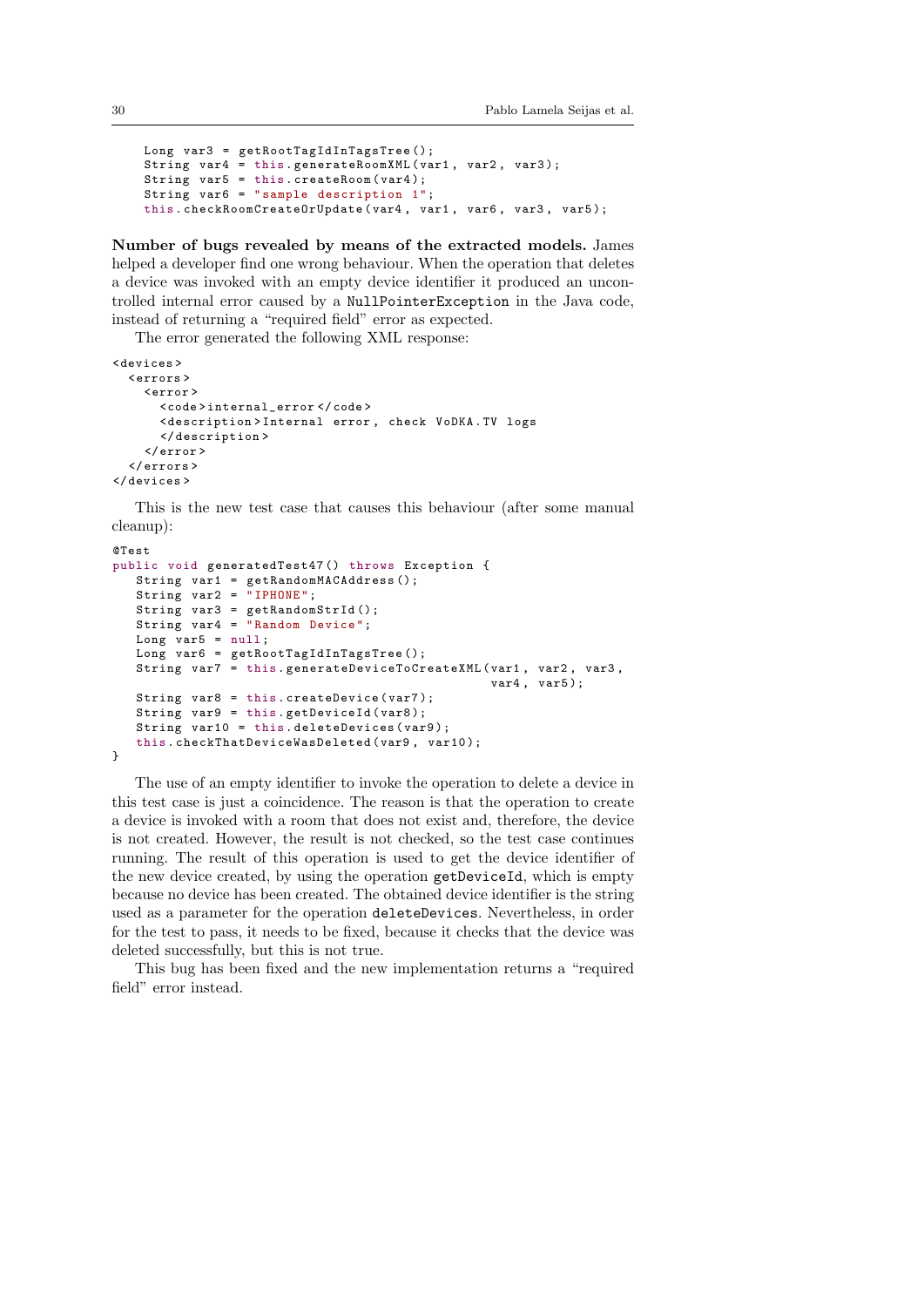Time and computational resources needed to infer and generate the models. The original suite took between 2.8 and 3.5 seconds to execute, whereas the instrumented test suite took between 70 and 100 seconds. The generation of the model took James an additional 20 to 25 seconds to complete.

Developer's rating of accuracy, quality and usefulness of the extracted models, compared to previously existing unit test suites. The developer of the tests was asked to comment and rate James on a scale from 0 to 10 for accuracy, quality, and usefulness. Their assessment for this part was:

- Accuracy: 4. *"The current version of James generates thousands of new JUnit test cases, some of them test aspects that are not taken into account in the original JUnit test suite. However, there are many other test cases that are wrong because they try to test something in a wrong way (they make no sense and they fail even though the implementation of the SUT behaves as expected for the tested scenario), and test cases that have been already included in the original test suite (or in the new test cases). In addition, in the first version of James, used to carry out this pilot, some test cases do not compile. These compilation errors can be fixed automatically by well known IDEs like Eclipse, and in the end this wrong behaviour was fixed in James and all the generated test cases do compile. Even so, substantial manual work to examine and analyse all the generated JUnit test cases is necessary to filter out incorrect and duplicated test cases."*
- Quality: 7. *"The new test cases generated by James follow the same style and guidelines used in the original Java code, as they use the same methods defined in the original test suite in the same way. Therefore, the source code of the new test cases can be understood by any person who also understands the code of the original JUnit test suite. Hence we consider that the quality of the new test cases in terms of source code quality is similar to the original test suite. However, there is a possible enhancement that would considerably improve the readability of the new test cases: the variable names used in the new test cases are called* var1*,* var2*,* var3*, etc. which makes the new test cases harder to read. One lesson learned is that we might improve this with more meaningful names for the variables, for example, if a variable is going to store the result of the method* getDeviceId()*, that variable could be called* deviceId *(or* deviceId1*,* devcieId2*,* deviceId3*, etc. if there are several invocations to that method)."*
- Usefulness: 8. *"Using James with an existing JUnit test suite helped to identify some situations that had not been tested before. In addition, the new JUnit test suite detected an unknown wrong behaviour in the system. The reason why we do not give the maximal rating here is that the structure of the original JUnit test suite had to be modified slightly so that James could work appropriately."*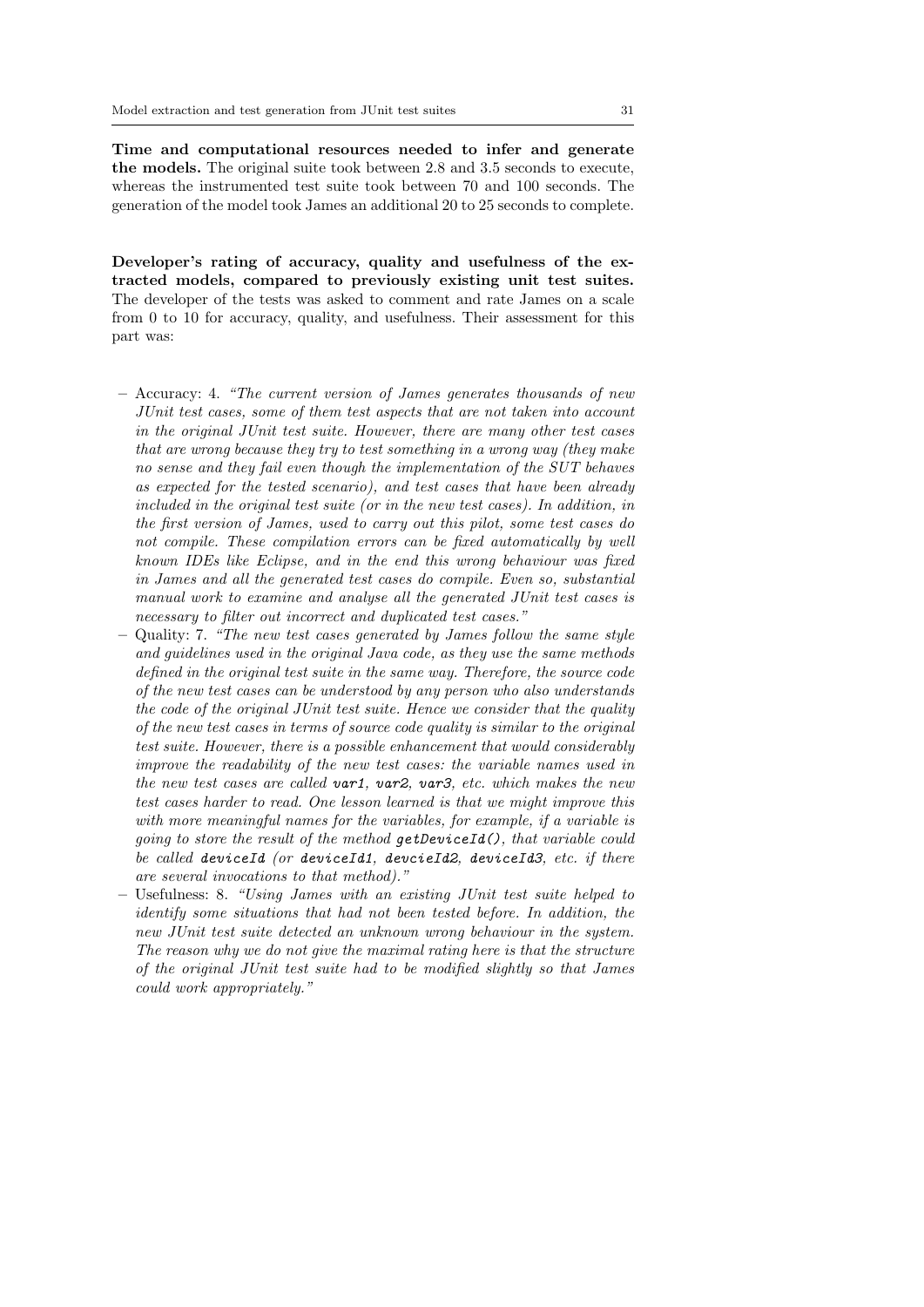#### 9.5 Result discussion

In the previous section, we have presented the results of some experiments that test the applicability of James to industrial systems. However, the sample size of the experiments carried out was small, thus, further validation would be required in order to obtain conclusions that are valid for the general case.

Nevertheless, in this section, we interpret the results to try to answer the research questions presented in Section 9.2; to obtain some preliminary insight about the effectiveness of the approach, and to guide future research:

#### A: Is it technically feasible to augment Java test suites by inferring new tests from existing test suites?

We can conclude that it is indeed feasible to augment existing Java test suites automatically by using James, even if there are no many tests. But the results may benefit from some manual refinement of the input test suite.

#### B: Is the process of inferring new tests from Java test suites feasible from a business point of view: can the process be accomplished at a cost appropriate to the improvement in tests?

Our experiments show that, at least for small systems (or parts of systems), it is indeed feasible. The instrumentation increases the cost of execution and may require some manual work, but only to a certain extent. The main limitation for scalability to big systems would probably be the memory consumption required for trace collection and, for this particular implementation, the requirement of human effort both to adapt the existing tests and to validate the tests generated.

#### C: Do the inferred tests effectively augment the existing tests? Can this be shown by discovering new faults in the system under test?

The bug detected thanks to the new tests shows that indeed the generated tests help discovering new faults in the system.

#### D: Is the method assessed as accurate, quality enhancing, and useful, by the developer involved in the pilot study?

The method has been assessed as useful and its output has been evaluated as having similar quality to the input. But there is concern about the accuracy of the tests generated since a big part of them tends to exercise uninteresting aspects of the system and because many postconditions generated do not pass.

#### 10 Conclusion

This paper presents a set of techniques to generate models that combine information from both data and control flow, and for using this model to generate new tests. These techniques have been tested and illustrated with examples extracted from executions of the James tool, and it has been tested in a pilot study involving an industrial Web Service.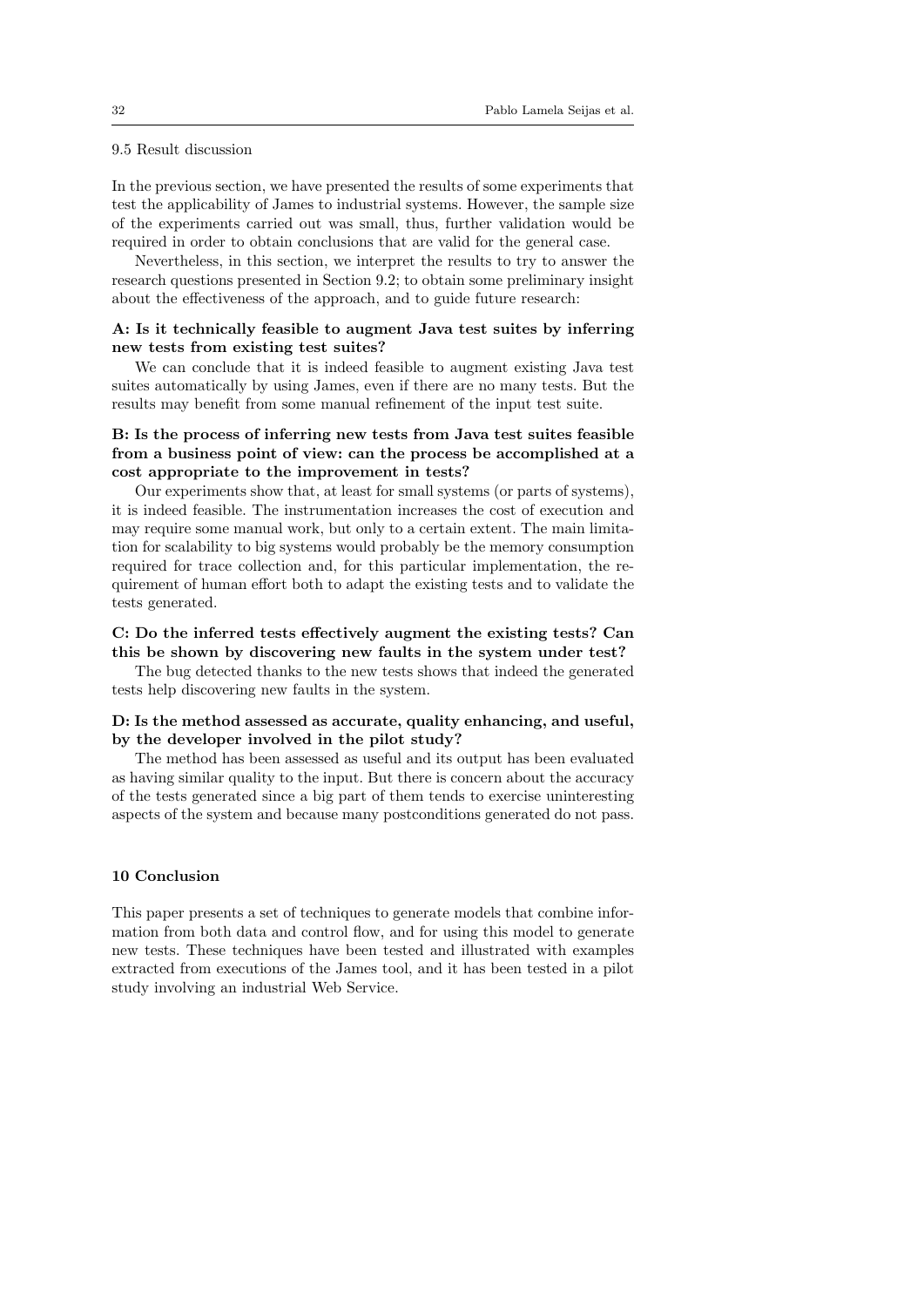We have shown how to extract both control-flow and data-flow information from a JUnit test suite, and implemented that extraction, visualisation of the results, and automatic test generation in the James tool.

For the future, another line of research would be to build on another aspect of [3] and to construct a model from a JUnit test suite without the need of an implementation of the system. Future work could also aim to improve the accuracy and expressiveness of generated models by applying existing techniques like active learning and invariant inference.

Acknowledgements The authors would like to thank the European Commission for their support of this work through the project PROWESS, http://www.prowess-project.eu/, grant number 317820.

#### References

- 1. K. Androutsopoulos, D. Clark, M. Harman, J. Krinke, and L. Tratt. State-based model slicing: A survey. *ACM Computing Surveys (CSUR)*, 45(4):53, 2013.
- 2. T. Arts, J. Hughes, J. Johansson, and U. T. Wiger. Testing telecoms software with Quviq QuickCheck. In *Erlang Workshop*, pages 2–10. ACM, 2006.
- 3. T. Arts, P. Lamela Seijas, and S. J. Thompson. Extracting QuickCheck specifications from EUnit test cases. In *Erlang Workshop*, pages 62–71. ACM, 2011.
- 4. T. Berg, B. Jonsson, and H. Raffelt. Regular inference for state machines with parameters. In *International Conference on Fundamental Approaches to Software Engineering*, pages 107–121. Springer, 2006.
- 5. A. Bertolino, P. Inverardi, P. Pelliccione, and M. Tivoli. Automatic synthesis of behavior protocols for composable web-services. In *European Software Engineering Conference and ACM SIGSOFT Symposium on the Foundations of Software Engineering*, pages 141–150. ACM, 2009.
- 6. A. W. Biermann and J. A. Feldman. On the Synthesis of Finite-State Machines from Samples of Their Behavior. *IEEE Transactions on Computers*, 21(6):592–597, 1972.
- 7. A. W. Biermann and R. Krishnaswamy. Constructing programs from example computations. *IEEE Transactions on Software Engineering*, (3):141–153, 1976.
- 8. K. Bogdanov, N. Walkinshaw, and R. Taylor. StateChum. http://statechum. sourceforge.net/ [last accessed 25-01-2016].
- 9. S. Cassel, F. Howar, B. Jonsson, and B. Steffen. Active learning for extended finite state machines. *Formal Aspects of Computing*, 28(2):233–263, 2016.
- 10. F. Cesarini and S. Thompson. *Erlang Programming A Concurrent Approach to Software Development*. O'Reilly, 2009.
- 11. K. Claessen and J. Hughes. QuickCheck: a lightweight tool for random testing of Haskell programs. In *International Conference on Functional Programming*, pages 268–279, 2000.
- 12. J. C. Corbett, M. B. Dwyer, J. Hatcliff, S. Laubach, C. S. Pasareanu, H. Zheng, et al. Bandera: Extracting finite-state models from java source code. In *Software Engineering, 2000. Proceedings of the 2000 International Conference on*, pages 439–448. IEEE, 2000.
- 13. V. Dallmeier, C. Lindig, A. Wasylkowski, and A. Zeller. Mining object behavior with ADABU. In *International Workshop on Dynamic Systems Analysis*, pages 17–24. ACM, 2006.
- 14. P. Dupont, B. Lambeau, C. Damas, and A. V. Lamsweerde. The QSM algorithm and its application to software behavior model induction. *Applied Artificial Intelligence*, 22, 2008.
- 15. J. Hatcliff, M. B. Dwyer, and H. Zheng. Slicing software for model construction. *Higherorder and symbolic computation*, 13(4):315–353, 2000.
- 16. M. Isberner. *Foundations of active automata learning: an algorithmic perspective*. PhD thesis, 2015.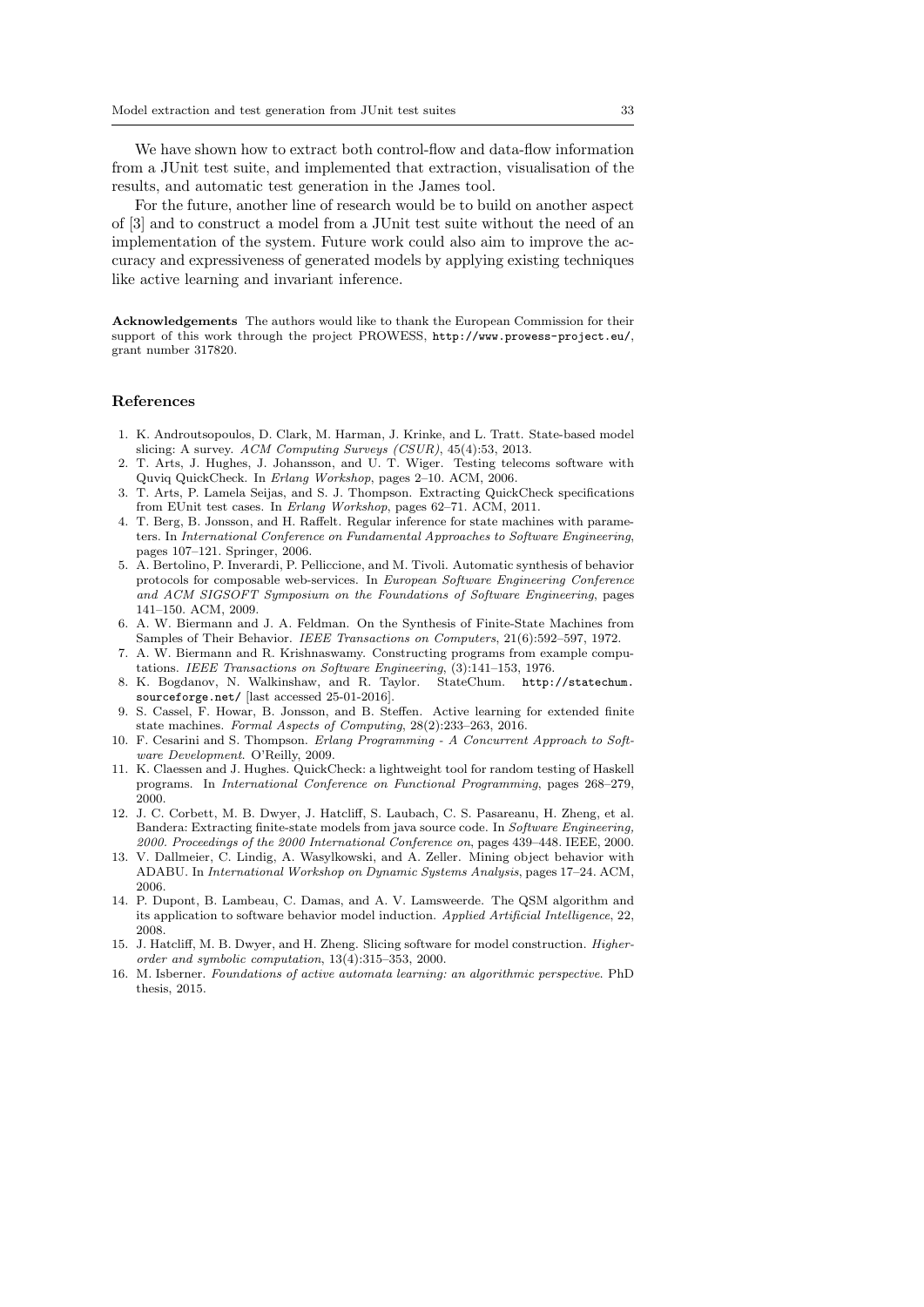- 17. F. Javed, B. R. Bryant, M. Črepinšek, M. Mernik, and A. Sprague. Context-free grammar induction using genetic programming. In *42nd annual Southeast regional conference*, pages 404–405. ACM, 2004.
- 18. P. Lamela Seijas. Java Erlang Bridge. https://github.com/palas/jeb [last accessed 29th June 2017].
- 19. P. Lamela Seijas, S. Thompson, and M. A. Francisco. Model extraction and test gen- ´ eration from JUnit test suites. In *International Workshop on Automation of Software Test*, pages 8–14. ACM, 2016.
- 20. K. J. Lang, B. A. Pearlmutter, and A. Rodney. Results of the abbadingo one dfa learning competition and new evidence driven state merging algorithm. In *ICGI'98: The 4th International Colloquium on Grammatical Inference*.
- 21. D. Lo, S.-C. Khoo, J. Han, and C. Liu. *Mining Software Specifications: Methodologies and Applications*. CRC Press, 2011.
- 22. D. Lorenzoli, L. Mariani, and M. Pezzè. Inferring state-based behavior models. In *Proceedings of the 2006 international workshop on Dynamic systems analysis*, pages 25–32. ACM, 2006.
- 23. A. Marchetto, P. Tonella, and F. Ricca. State-Based Testing of Ajax Web Applications. In *IEEE International Conference on Software Testing Verification and Validation*, pages 121–130. IEEE Computer Society, 2008.
- 24. P. Naur and B. Randell. Software Engineering: Report on a conference sponsored by the NATO SCIENCE COMMITTEE. Nato, 1969.
- 25. M. Pradel and T. R. Gross. Automatic Generation of Object Usage Specifications from Large Method Traces. In *International Conference on Automated Software Engineering*, pages 371–382. IEEE Computer Society, 2009.
- 26. M. Shahbaz, K. Li, and R. Groz. Learning and integration of parameterized components through testing. In *Testing of Software and Communicating Systems*, pages 319–334. Springer, 2007.
- 27. F. Tip. A survey of program slicing techniques. http://www.franktip.org/pubs/ jpl1995.pdf, 1994.
- 28. N. Walkinshaw, B. Lambeau, C. Damas, K. Bogdanov, and P. Dupont. Stamina: a competition to encourage the development and assessment of software model inference techniques. *Empirical software engineering*, 18(4):791–824, 2013.
- 29. N. Walkinshaw, R. Taylor, and J. Derrick. Inferring extended finite state machine models from software executions. *Empirical Software Engineering*, 21(3):811–853, 2016.
- 30. P. Wyard. Context free grammar induction using genetic algorithms. In *Grammatical Inference: Theory, Applications and Alternatives, IEE Colloquium on*, pages 514–518. IET, 1993.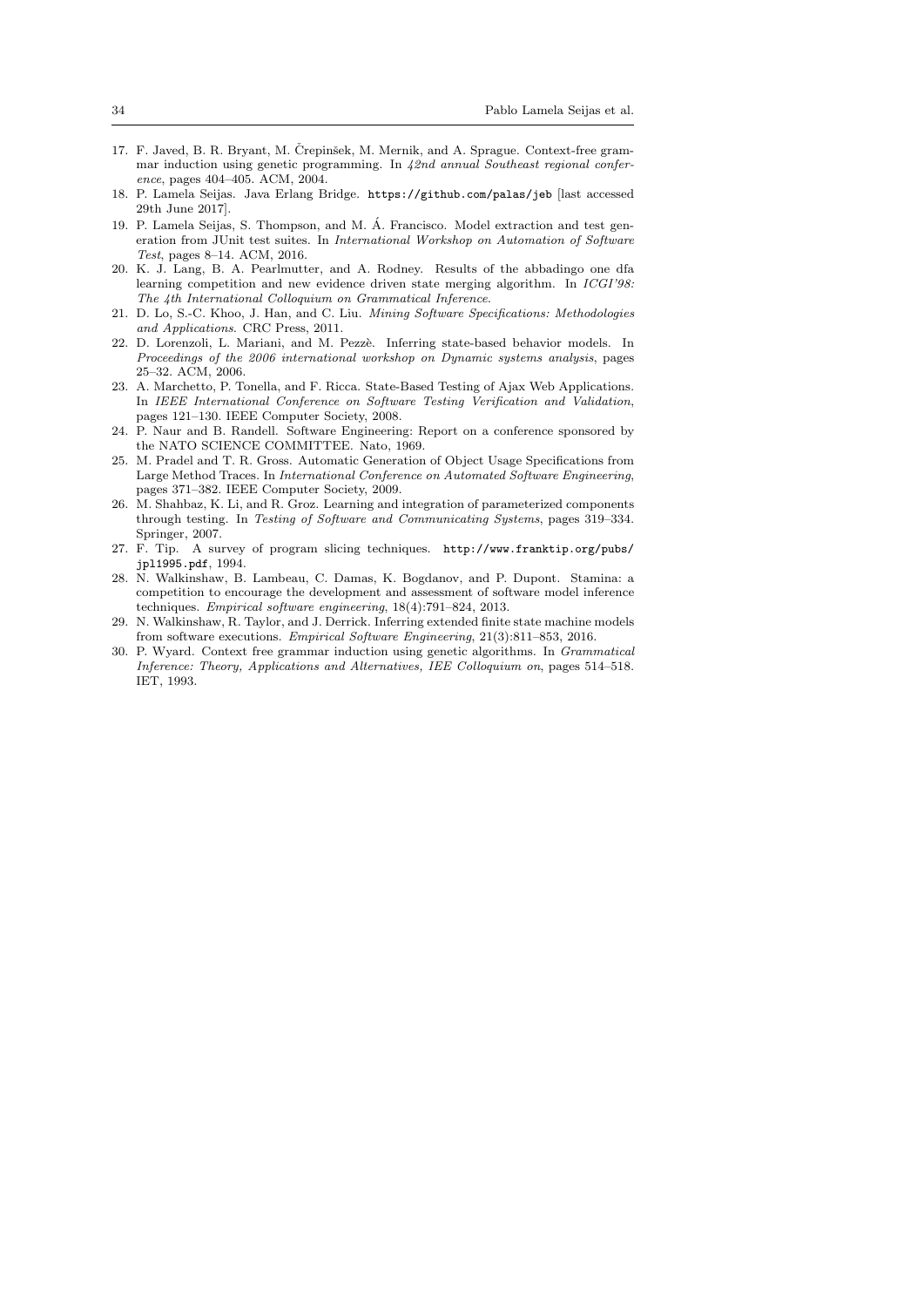|                         | Negative instance classes                                                                                                                                                                                                            |
|-------------------------|--------------------------------------------------------------------------------------------------------------------------------------------------------------------------------------------------------------------------------------|
| checkNotRunningErr      | Calls with keywords like "error" or "fail", and their dependencies<br>are considered negative tests, and marked in pink. In this paper,<br>they are also marked with the letter "N" in a circle.                                     |
|                         | Methods @Test, @Before, and @After                                                                                                                                                                                                   |
| hasNe                   | The colour of the outline represents the places where the com-<br>mand was found, see Table 2 (on page 36).                                                                                                                          |
|                         | Arrows                                                                                                                                                                                                                               |
|                         | Data dependencies are represented with grey arrows (marked)<br>with a "D"). Arrows connect the methods that produce an object<br>as result, with methods that take it as a parameter.                                                |
|                         | Dashed arrows                                                                                                                                                                                                                        |
|                         | When an object produced as the result of a method is used as<br>target of another method (i.e. the <b>this</b> object of the method),<br>the dependency relationship is represented with a dashed grey<br>arrow (marked with a "D"). |
|                         | <b>Brown arrows</b>                                                                                                                                                                                                                  |
|                         | Control dependencies are represented through brown arrows<br>(marked with a "C"). These are created following the order in<br>which the methods were originally executed in the unit tests.                                          |
|                         | Loop highlighting                                                                                                                                                                                                                    |
|                         | Loops in control dependencies are represented with thicker ar-<br>rows.                                                                                                                                                              |
|                         | oneOf diamonds                                                                                                                                                                                                                       |
|                         | We depict only as many continuous grey arrows ending in each<br>node as parameters it takes. To achieve this, James groups arrows<br>by using the oneOf diamond nodes.                                                               |
|                         | HTTP request grouping (subgraphs)                                                                                                                                                                                                    |
| {post,"/freq_server/Sto | Methods that are inferred to be related to a HTTP request to<br>the same URL are grouped in subgraphs surrounded by a black<br>rectangle. The tuple in the rectangle denotes the method and<br>URL used.                             |
|                         | Double outline                                                                                                                                                                                                                       |
| assertNotNull           | Static methods are denoted with double outline. Methods double<br>outline must not have an incoming dashed arrow.                                                                                                                    |

Table 1 Diagram symbol legend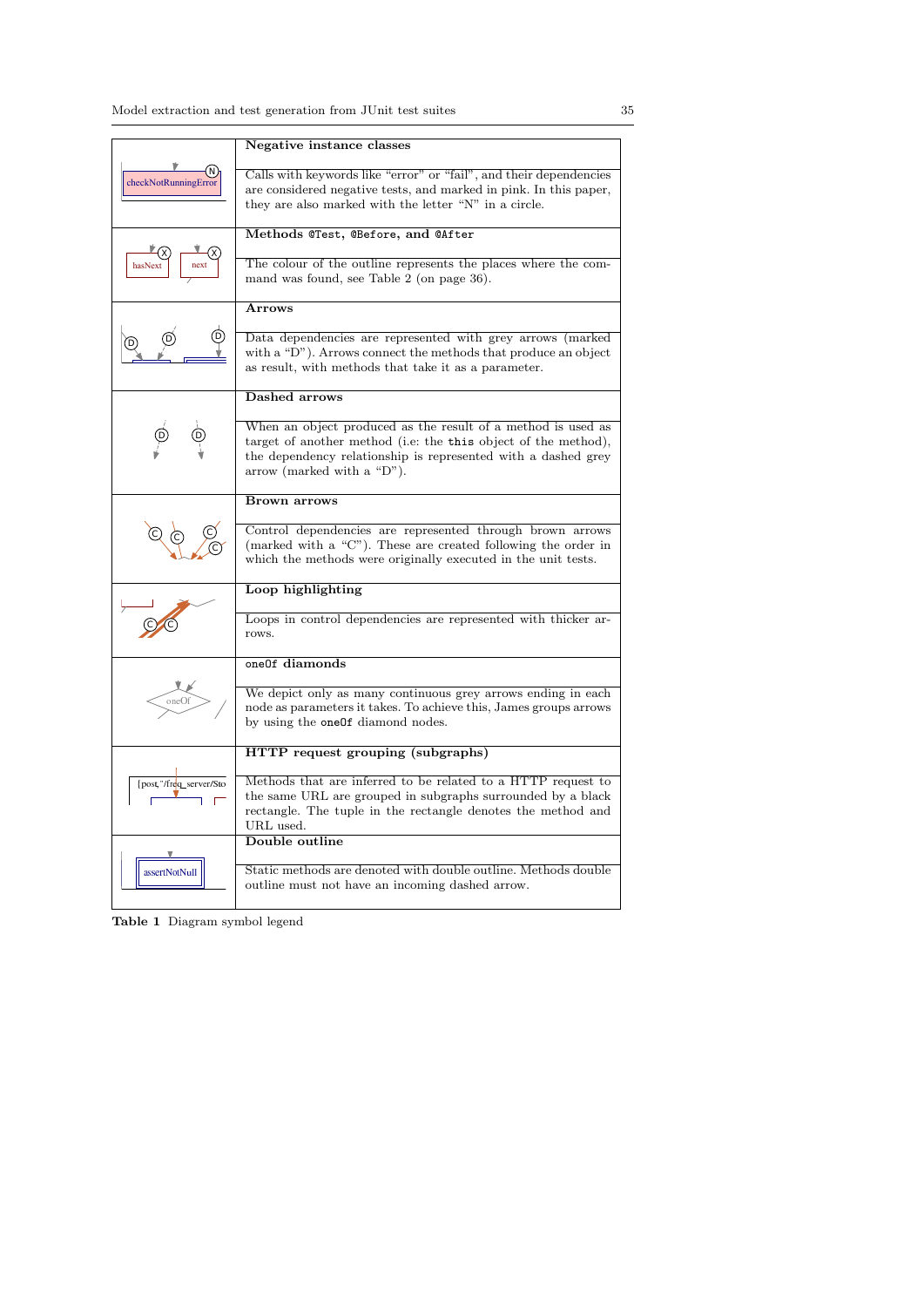| <b>@Before</b> | <b>@Test</b> | <b>@After</b> | Outline colour | Circle label             |
|----------------|--------------|---------------|----------------|--------------------------|
| No             | No           | No            | Grey           |                          |
| $_{\rm Yes}$   | No           | No            | Green          | ⊚)                       |
| No             | $_{\rm Yes}$ | No            | Blue           | no label                 |
| No             | No           | Yes           | Red            |                          |
| $_{\rm Yes}$   | $_{\rm Yes}$ | No            | Teal           |                          |
| No             | $_{\rm Yes}$ | $_{\rm Yes}$  | Purple         | $\overline{\phantom{a}}$ |
| $_{\rm Yes}$   | No           | $_{\rm Yes}$  | Yellow         |                          |
| $_{\rm Yes}$   | $_{\rm Yes}$ | $_{\rm Yes}$  | Black          | $\overline{\phantom{0}}$ |

Table 2 Outline colour legend for methods

| Postconditions<br>that pass<br>All<br>postconditions | $\Omega$         | 1                | $\overline{2}$ | 3        | <b>TOTAL</b><br><b>TESTS</b> |
|------------------------------------------------------|------------------|------------------|----------------|----------|------------------------------|
| 0                                                    | 3                | $\Omega$         | $\Omega$       | $\Omega$ | 3                            |
|                                                      | 151              | 25               | $\Omega$       | 0        | 176                          |
| $\overline{2}$                                       | 720              | 591              | 29             | 0        | 1340                         |
| 3                                                    | 157              | 584              | 161            | 31       | 933                          |
| 4                                                    | $\left( \right)$ | $\left( \right)$ | 18             | 16       | 34                           |
| 5                                                    | $\Omega$         | $\Omega$         | 251            | 244      | 495                          |
| 6                                                    | 0                | ∩                | 118            | 107      | 225                          |
| <b>TOTAL TESTS</b>                                   | 1031             | 1200             | 577            | 398      | 3206                         |

Table 3 Distribution of postconditions in tests generated.

|                           |          | Average   | Average        | Average      |
|---------------------------|----------|-----------|----------------|--------------|
| Number of<br>HTTP methods | Number   | number of | number of      | number of    |
| per test                  | of tests | methods   | postconditions | instructions |
|                           |          | per test  | per test       | per test     |
| 0                         | 3        | 1.0000    | 0.0000         | 1.0000       |
| 1                         | 126      | 6.7143    | 1.6349         | 11.3571      |
| $\mathfrak{D}$            | 568      | 9.8380    | 1.9701         | 14.8908      |
| 3                         | 1417     | 12.8574   | 3.2519         | 19.8483      |
| 4                         | 717      | 17.0181   | 3.3710         | 26.8745      |
| 5                         | 263      | 21.5247   | 3.4144         | 34.2167      |
| 6                         | 80       | 25.7375   | 3.3375         | 41.4625      |
| 7                         | 31       | 30.2903   | 3.1613         | 48.9032      |
| 9                         | 1        | 33.0000   | 3.0000         | 48.0000      |
| <b>TOTAL</b>              | 3206     | 14.2077   | 2.9994         | 22.1978      |

Table 4 Distribution of methods that produce HTTP requests in tests generated.